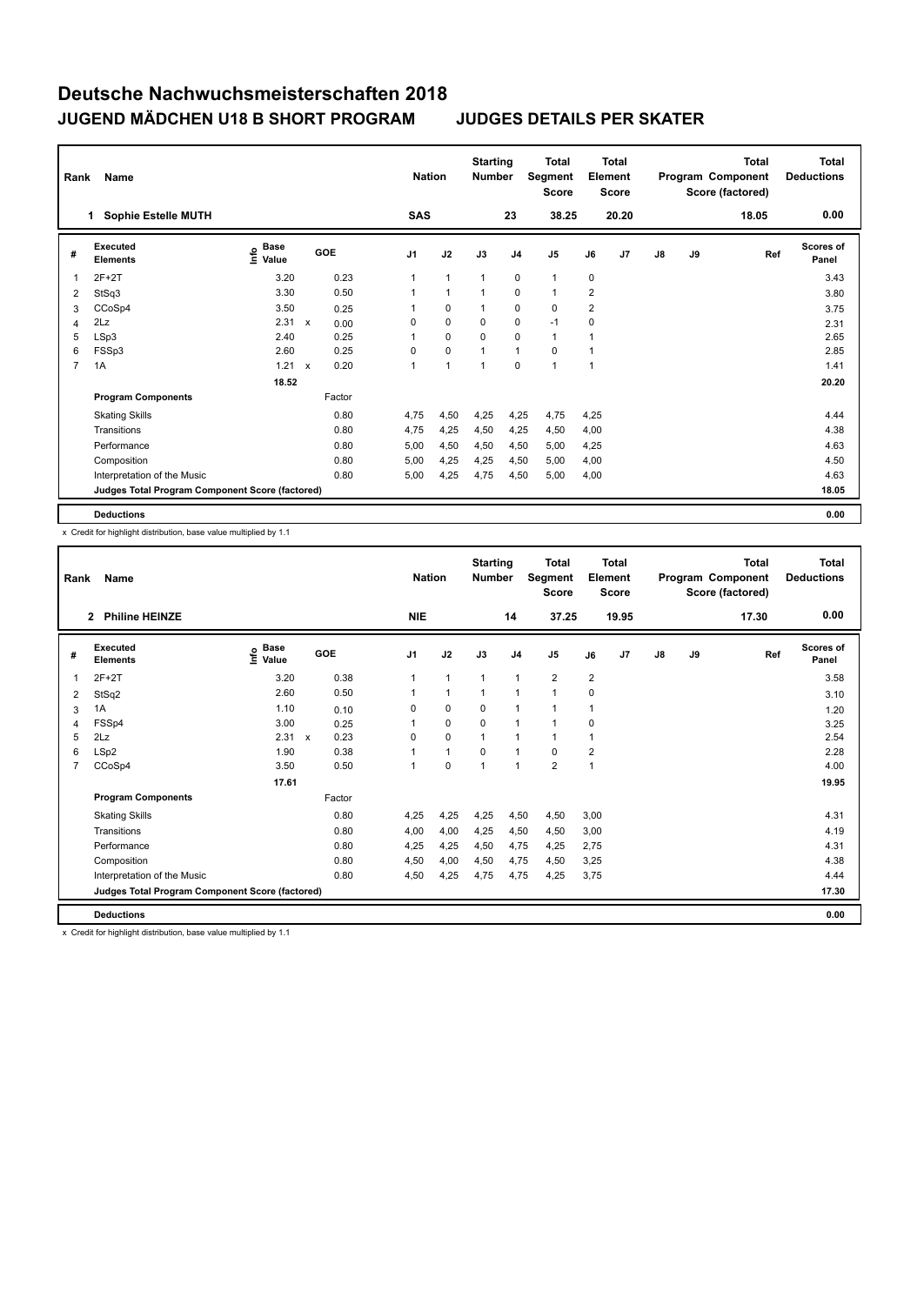| Rank           | Name                                            |                              |        | <b>Nation</b>  |              | <b>Starting</b><br><b>Number</b> |                | Total<br>Segment<br><b>Score</b> |                | <b>Total</b><br>Element<br><b>Score</b> |               |    | <b>Total</b><br>Program Component<br>Score (factored) | <b>Total</b><br><b>Deductions</b> |
|----------------|-------------------------------------------------|------------------------------|--------|----------------|--------------|----------------------------------|----------------|----------------------------------|----------------|-----------------------------------------|---------------|----|-------------------------------------------------------|-----------------------------------|
|                | <b>Anna WEHRHEIM</b><br>3                       |                              |        | B-W            |              |                                  | 17             | 36.42                            |                | 19.52                                   |               |    | 16.90                                                 | 0.00                              |
| #              | Executed<br><b>Elements</b>                     | <b>Base</b><br>lnfo<br>Value | GOE    | J <sub>1</sub> | J2           | J3                               | J <sub>4</sub> | J <sub>5</sub>                   | J6             | J7                                      | $\mathsf{J}8$ | J9 | Ref                                                   | <b>Scores of</b><br>Panel         |
| 1              | $2F+2T$                                         | 3.20                         | 0.00   | 0              | $\mathbf 0$  | $\mathbf 0$                      | $\mathbf 0$    | $\mathbf 0$                      | 1              |                                         |               |    |                                                       | 3.20                              |
| 2              | CCoSp4                                          | 3.50                         | 0.50   | 1              | $\mathbf{1}$ | 1                                | $\mathbf{1}$   | $\mathbf{1}$                     | $\overline{2}$ |                                         |               |    |                                                       | 4.00                              |
| 3              | StSq2                                           | 2.60                         | 0.00   |                | $\mathbf 0$  | 0                                | 0              | 0                                | 0              |                                         |               |    |                                                       | 2.60                              |
| 4              | 1A                                              | $1.21 \times$                | 0.15   |                | $\mathbf{1}$ | 0                                | 0              | $\mathbf{1}$                     | 1              |                                         |               |    |                                                       | 1.36                              |
| 5              | 2Lz                                             | 2.31 x                       | 0.15   | $\Omega$       | $\mathbf 0$  |                                  | $\mathbf{1}$   | $\Omega$                         | 1              |                                         |               |    |                                                       | 2.46                              |
| 6              | FSSp4                                           | 3.00                         | 0.50   |                | $\mathbf{1}$ |                                  | $\Omega$       | $\mathbf{1}$                     | 1              |                                         |               |    |                                                       | 3.50                              |
| $\overline{7}$ | LSp3                                            | 2.40                         | 0.00   | 1              | $\mathbf 0$  | $-1$                             | $\mathbf 0$    | $\mathbf 0$                      | 0              |                                         |               |    |                                                       | 2.40                              |
|                |                                                 | 18.22                        |        |                |              |                                  |                |                                  |                |                                         |               |    |                                                       | 19.52                             |
|                | <b>Program Components</b>                       |                              | Factor |                |              |                                  |                |                                  |                |                                         |               |    |                                                       |                                   |
|                | <b>Skating Skills</b>                           |                              | 0.80   | 4,25           | 4,25         | 4,50                             | 4,25           | 4,50                             | 4.00           |                                         |               |    |                                                       | 4.31                              |
|                | Transitions                                     |                              | 0.80   | 4,00           | 4,00         | 3,75                             | 4,00           | 4,50                             | 4,00           |                                         |               |    |                                                       | 4.00                              |
|                | Performance                                     |                              | 0.80   | 4,50           | 4,25         | 4,25                             | 4,50           | 4,25                             | 3,75           |                                         |               |    |                                                       | 4.31                              |
|                | Composition                                     |                              | 0.80   | 4,50           | 4,00         | 4,25                             | 4,50           | 4,50                             | 3,50           |                                         |               |    |                                                       | 4.31                              |
|                | Interpretation of the Music                     |                              | 0.80   | 4,25           | 4,00         | 4,50                             | 4,25           | 4,25                             | 3,75           |                                         |               |    |                                                       | 4.19                              |
|                | Judges Total Program Component Score (factored) |                              |        |                |              |                                  |                |                                  |                |                                         |               |    |                                                       | 16.90                             |
|                | <b>Deductions</b>                               |                              |        |                |              |                                  |                |                                  |                |                                         |               |    |                                                       | 0.00                              |

| Rank | Name                                            | <b>Nation</b>                           |        | <b>Starting</b><br><b>Number</b> |                      | <b>Total</b><br>Segment<br><b>Score</b> |                | Total<br>Element<br><b>Score</b> |                |                | Total<br>Program Component<br>Score (factored) | <b>Total</b><br><b>Deductions</b> |       |                           |
|------|-------------------------------------------------|-----------------------------------------|--------|----------------------------------|----------------------|-----------------------------------------|----------------|----------------------------------|----------------|----------------|------------------------------------------------|-----------------------------------|-------|---------------------------|
|      | <b>Katharina KURZ</b><br>4                      |                                         |        | <b>BAY</b>                       |                      |                                         | 3              | 35.98                            |                | 18.13          |                                                |                                   | 17.85 | 0.00                      |
| #    | Executed<br><b>Elements</b>                     | $\mathbf{e}$ Base<br>$\mathbf{e}$ Value | GOE    | J <sub>1</sub>                   | J2                   | J3                                      | J <sub>4</sub> | J5                               | J6             | J <sub>7</sub> | $\mathsf{J}8$                                  | J9                                | Ref   | <b>Scores of</b><br>Panel |
| 1    | 1A                                              | 1.10                                    | 0.25   | 1                                | $\mathbf{1}$         | 1                                       | $\overline{2}$ | $\mathbf{1}$                     | $\overline{2}$ |                |                                                |                                   |       | 1.35                      |
| 2    | 2Lz                                             | 2.10                                    | 0.30   |                                  | $\mathbf 0$          | 1                                       | $\overline{2}$ | 1                                | 1              |                |                                                |                                   |       | 2.40                      |
| 3    | $2F+2Lo$                                        | 3.70                                    | 0.30   |                                  | $\mathbf{1}$         | 1                                       | $\mathbf{1}$   | 1                                | $\overline{2}$ |                |                                                |                                   |       | 4.00                      |
| 4    | LSp3                                            | 2.40                                    | 0.75   |                                  | $\blacktriangleleft$ | $\Omega$                                | $\overline{2}$ | $\overline{2}$                   | 2              |                |                                                |                                   |       | 3.15                      |
| 5    | StSq2                                           | 2.60                                    | 0.63   |                                  | $\overline{ }$       | $\overline{2}$                          | $\overline{1}$ | $\overline{2}$                   | 1              |                |                                                |                                   |       | 3.23                      |
| 6    | FSSp                                            | 0.00                                    | 0.00   |                                  |                      |                                         |                |                                  |                |                |                                                |                                   |       | 0.00                      |
| 7    | CCoSp4                                          | 3.50                                    | 0.50   | 0                                | $\mathbf{1}$         | $\overline{1}$                          | $\mathbf{1}$   | 1                                | 1              |                |                                                |                                   |       | 4.00                      |
|      |                                                 | 15.40                                   |        |                                  |                      |                                         |                |                                  |                |                |                                                |                                   |       | 18.13                     |
|      | <b>Program Components</b>                       |                                         | Factor |                                  |                      |                                         |                |                                  |                |                |                                                |                                   |       |                           |
|      | <b>Skating Skills</b>                           |                                         | 0.80   | 4,50                             | 4,50                 | 4,75                                    | 5,00           | 4,50                             | 4.25           |                |                                                |                                   |       | 4.56                      |
|      | Transitions                                     |                                         | 0.80   | 4,00                             | 4,25                 | 4,25                                    | 4,50           | 4,50                             | 4,00           |                |                                                |                                   |       | 4.25                      |
|      | Performance                                     |                                         | 0.80   | 4,50                             | 4,50                 | 4,00                                    | 4,75           | 5,00                             | 3,50           |                |                                                |                                   |       | 4.44                      |
|      | Composition                                     |                                         | 0.80   | 4,25                             | 4,50                 | 4,50                                    | 4,75           | 5,00                             | 3.75           |                |                                                |                                   |       | 4.50                      |
|      | Interpretation of the Music                     |                                         | 0.80   | 4,25                             | 4,50                 | 4,75                                    | 4,75           | 5,00                             | 3,75           |                |                                                |                                   |       | 4.56                      |
|      | Judges Total Program Component Score (factored) |                                         |        |                                  |                      |                                         |                |                                  |                |                |                                                |                                   |       | 17.85                     |
|      | <b>Deductions</b>                               |                                         |        |                                  |                      |                                         |                |                                  |                |                |                                                |                                   |       | 0.00                      |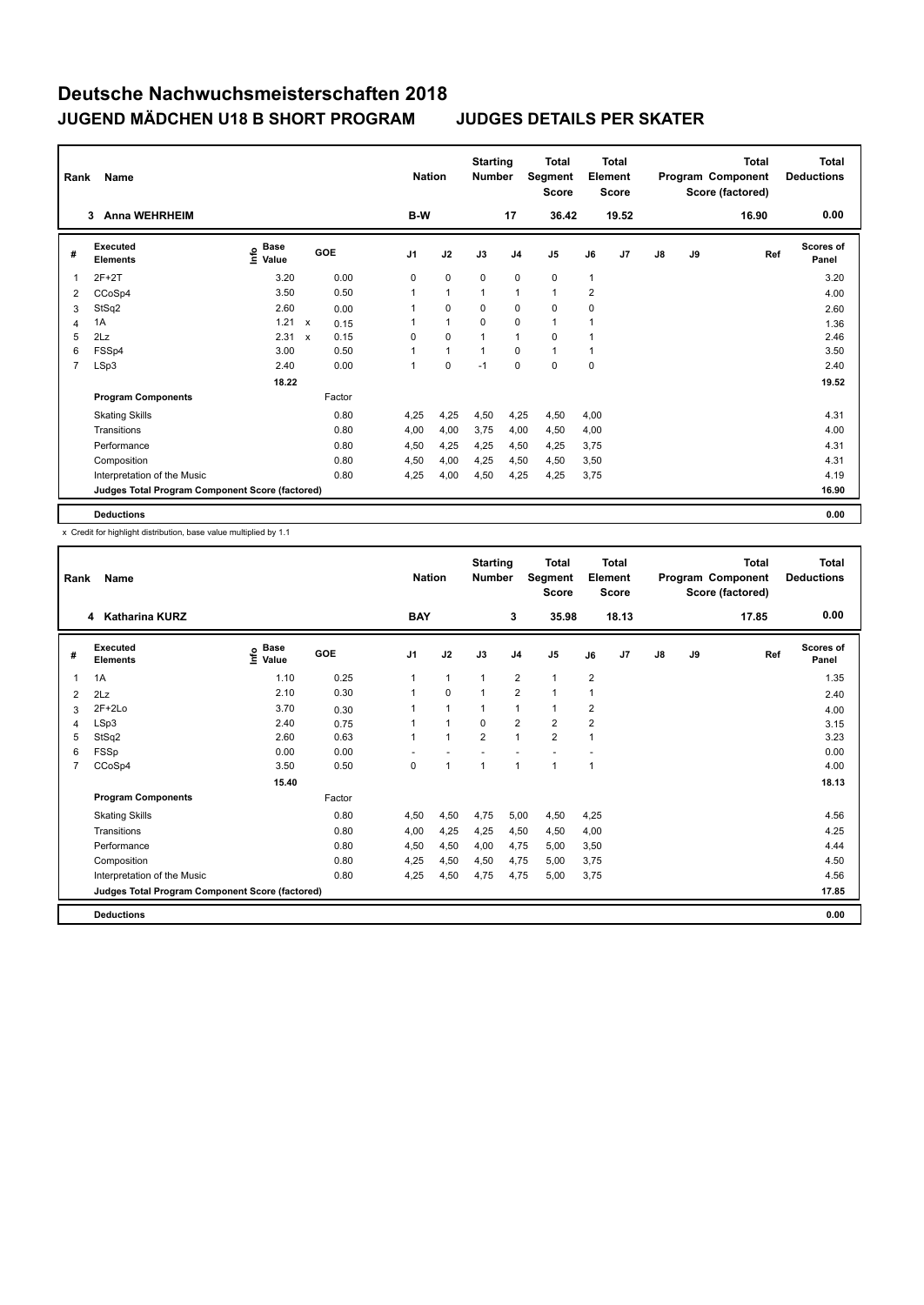| Rank           | Name                                            |                              |         | <b>Nation</b>  |                | <b>Starting</b><br><b>Number</b> |                | <b>Total</b><br>Segment<br><b>Score</b> |              | <b>Total</b><br>Element<br><b>Score</b> |               |    | <b>Total</b><br>Program Component<br>Score (factored) | <b>Total</b><br><b>Deductions</b> |
|----------------|-------------------------------------------------|------------------------------|---------|----------------|----------------|----------------------------------|----------------|-----------------------------------------|--------------|-----------------------------------------|---------------|----|-------------------------------------------------------|-----------------------------------|
|                | 5 Leann KRAWETZKE                               |                              |         | <b>THR</b>     |                |                                  | 18             | 34.27                                   |              | 18.52                                   |               |    | 15.75                                                 | 0.00                              |
| #              | Executed<br><b>Elements</b>                     | <b>Base</b><br>lnfo<br>Value | GOE     | J <sub>1</sub> | J2             | J3                               | J <sub>4</sub> | J <sub>5</sub>                          | J6           | J <sub>7</sub>                          | $\mathsf{J}8$ | J9 | Ref                                                   | <b>Scores of</b><br>Panel         |
| 1              | $2F+2T$                                         | 3.20                         | 0.23    | 1              | $\overline{1}$ | $\mathbf 0$                      | $\mathbf 0$    | $\mathbf{1}$                            | 1            |                                         |               |    |                                                       | 3.43                              |
| 2              | 1A                                              | 1.10                         | 0.20    | 1              | $\overline{1}$ | $\Omega$                         | $\mathbf{1}$   | $\mathbf{1}$                            | 1            |                                         |               |    |                                                       | 1.30                              |
| 3              | CCoSp4                                          | 3.50                         | 0.25    | 0              | $\mathbf 0$    | $\overline{1}$                   | 0              | $\mathbf{1}$                            | 2            |                                         |               |    |                                                       | 3.75                              |
| 4              | 2Lz                                             | 2.31 x                       | $-0.08$ | 1              | $-1$           | 0                                | $-1$           | $\mathbf 0$                             | 0            |                                         |               |    |                                                       | 2.23                              |
| 5              | FSSp2                                           | 2.30                         | 0.13    | $\Omega$       | $\mathbf 0$    | $\Omega$                         | $\mathbf 0$    | $\mathbf{1}$                            | 1            |                                         |               |    |                                                       | 2.43                              |
| 6              | StSq2                                           | 2.60                         | 0.13    | 0              | 0              | $\Omega$                         | $\mathbf 0$    | $\mathbf{1}$                            | 1            |                                         |               |    |                                                       | 2.73                              |
| $\overline{7}$ | LSp3                                            | 2.40                         | 0.25    | 1              | $\mathbf 0$    | $\mathbf 0$                      | $\mathbf 0$    | $\mathbf{1}$                            | $\mathbf{1}$ |                                         |               |    |                                                       | 2.65                              |
|                |                                                 | 17.41                        |         |                |                |                                  |                |                                         |              |                                         |               |    |                                                       | 18.52                             |
|                | <b>Program Components</b>                       |                              | Factor  |                |                |                                  |                |                                         |              |                                         |               |    |                                                       |                                   |
|                | <b>Skating Skills</b>                           |                              | 0.80    | 3.75           | 4,00           | 4,25                             | 4,00           | 4,75                                    | 3.75         |                                         |               |    |                                                       | 4.00                              |
|                | Transitions                                     |                              | 0.80    | 3,75           | 3,50           | 3,50                             | 3,75           | 4,25                                    | 4,00         |                                         |               |    |                                                       | 3.75                              |
|                | Performance                                     |                              | 0.80    | 4,00           | 3,75           | 4,25                             | 4,25           | 4,50                                    | 4,00         |                                         |               |    |                                                       | 4.13                              |
|                | Composition                                     |                              | 0.80    | 4,00           | 3,75           | 4,00                             | 4,00           | 4,75                                    | 3,50         |                                         |               |    |                                                       | 3.94                              |
|                | Interpretation of the Music                     |                              | 0.80    | 4,00           | 3,75           | 3,75                             | 4,00           | 4,50                                    | 3,50         |                                         |               |    |                                                       | 3.88                              |
|                | Judges Total Program Component Score (factored) |                              |         |                |                |                                  |                |                                         |              |                                         |               |    |                                                       | 15.75                             |
|                | <b>Deductions</b>                               |                              |         |                |                |                                  |                |                                         |              |                                         |               |    |                                                       | 0.00                              |

x Credit for highlight distribution, base value multiplied by 1.1

| Rank           | <b>Name</b>                                     |                               |                                      | <b>Nation</b>  |              | <b>Starting</b><br><b>Number</b> |                | <b>Total</b><br>Segment<br><b>Score</b> |      | <b>Total</b><br>Element<br><b>Score</b> |               |    | <b>Total</b><br>Program Component<br>Score (factored) | <b>Total</b><br><b>Deductions</b> |
|----------------|-------------------------------------------------|-------------------------------|--------------------------------------|----------------|--------------|----------------------------------|----------------|-----------------------------------------|------|-----------------------------------------|---------------|----|-------------------------------------------------------|-----------------------------------|
|                | <b>Kira GUTZAT</b><br>6                         |                               |                                      | <b>BAY</b>     |              |                                  | $\overline{2}$ | 33.42                                   |      | 18.72                                   |               |    | 14.70                                                 | 0.00                              |
| #              | Executed<br><b>Elements</b>                     | <b>Base</b><br>Linfo<br>Value | <b>GOE</b>                           | J <sub>1</sub> | J2           | J3                               | J <sub>4</sub> | J5                                      | J6   | J <sub>7</sub>                          | $\mathsf{J}8$ | J9 | Ref                                                   | <b>Scores of</b><br>Panel         |
| 1              | FSSp3                                           | 2.60                          | $-0.23$                              | 0              | $-1$         | $-1$                             | $\mathbf 0$    | $-1$                                    | $-1$ |                                         |               |    |                                                       | 2.37                              |
| 2              | $2F+2Lo$                                        | 3.70                          | 0.00                                 | 0              | $\mathbf 0$  | 0                                | $\mathbf 0$    | 0                                       | 1    |                                         |               |    |                                                       | 3.70                              |
| 3              | StSq2                                           | 2.60                          | 0.50                                 | 1              | $\mathbf{1}$ | $\mathbf{1}$                     | $\mathbf{1}$   | $\overline{2}$                          | 1    |                                         |               |    |                                                       | 3.10                              |
| 4              | 2Lz                                             | 2.31 x                        | 0.23                                 |                | $\mathbf 0$  | 1                                | $\mathbf 0$    | $\mathbf{1}$                            | 2    |                                         |               |    |                                                       | 2.54                              |
| 5              | CCoSp4                                          | 3.50                          | 0.00                                 | $\Omega$       | $\mathbf 0$  | $\Omega$                         | $\mathbf 0$    | $\Omega$                                | $-1$ |                                         |               |    |                                                       | 3.50                              |
| 6              | 1A                                              | 1.21                          | $-0.10$<br>$\boldsymbol{\mathsf{x}}$ | 0              | $-1$         | 0                                | 0              | $-1$                                    | $-1$ |                                         |               |    |                                                       | 1.11                              |
| $\overline{7}$ | LSp3                                            | 2.40                          | 0.00                                 | 0              | 0            | $\mathbf 0$                      | $\mathbf 0$    | $\mathbf{1}$                            | 0    |                                         |               |    |                                                       | 2.40                              |
|                |                                                 | 18.32                         |                                      |                |              |                                  |                |                                         |      |                                         |               |    |                                                       | 18.72                             |
|                | <b>Program Components</b>                       |                               | Factor                               |                |              |                                  |                |                                         |      |                                         |               |    |                                                       |                                   |
|                | <b>Skating Skills</b>                           |                               | 0.80                                 | 3,75           | 3,25         | 4,50                             | 3,50           | 4,75                                    | 3,25 |                                         |               |    |                                                       | 3.75                              |
|                | Transitions                                     |                               | 0.80                                 | 3,50           | 3,00         | 3,75                             | 3,25           | 4,25                                    | 3,50 |                                         |               |    |                                                       | 3.50                              |
|                | Performance                                     |                               | 0.80                                 | 3,75           | 3,00         | 4,25                             | 3,50           | 4,50                                    | 3,50 |                                         |               |    |                                                       | 3.75                              |
|                | Composition                                     |                               | 0.80                                 | 3,75           | 3,00         | 4,25                             | 3,25           | 4,75                                    | 3,25 |                                         |               |    |                                                       | 3.63                              |
|                | Interpretation of the Music                     |                               | 0.80                                 | 3,50           | 3,25         | 4,50                             | 3,50           | 4,50                                    | 3,50 |                                         |               |    |                                                       | 3.75                              |
|                | Judges Total Program Component Score (factored) |                               |                                      |                |              |                                  |                |                                         |      |                                         |               |    |                                                       | 14.70                             |
|                | <b>Deductions</b>                               |                               |                                      |                |              |                                  |                |                                         |      |                                         |               |    |                                                       | 0.00                              |
|                | Costume/Prop violation:                         | (1 of 7)                      |                                      |                |              |                                  |                |                                         |      |                                         |               |    |                                                       |                                   |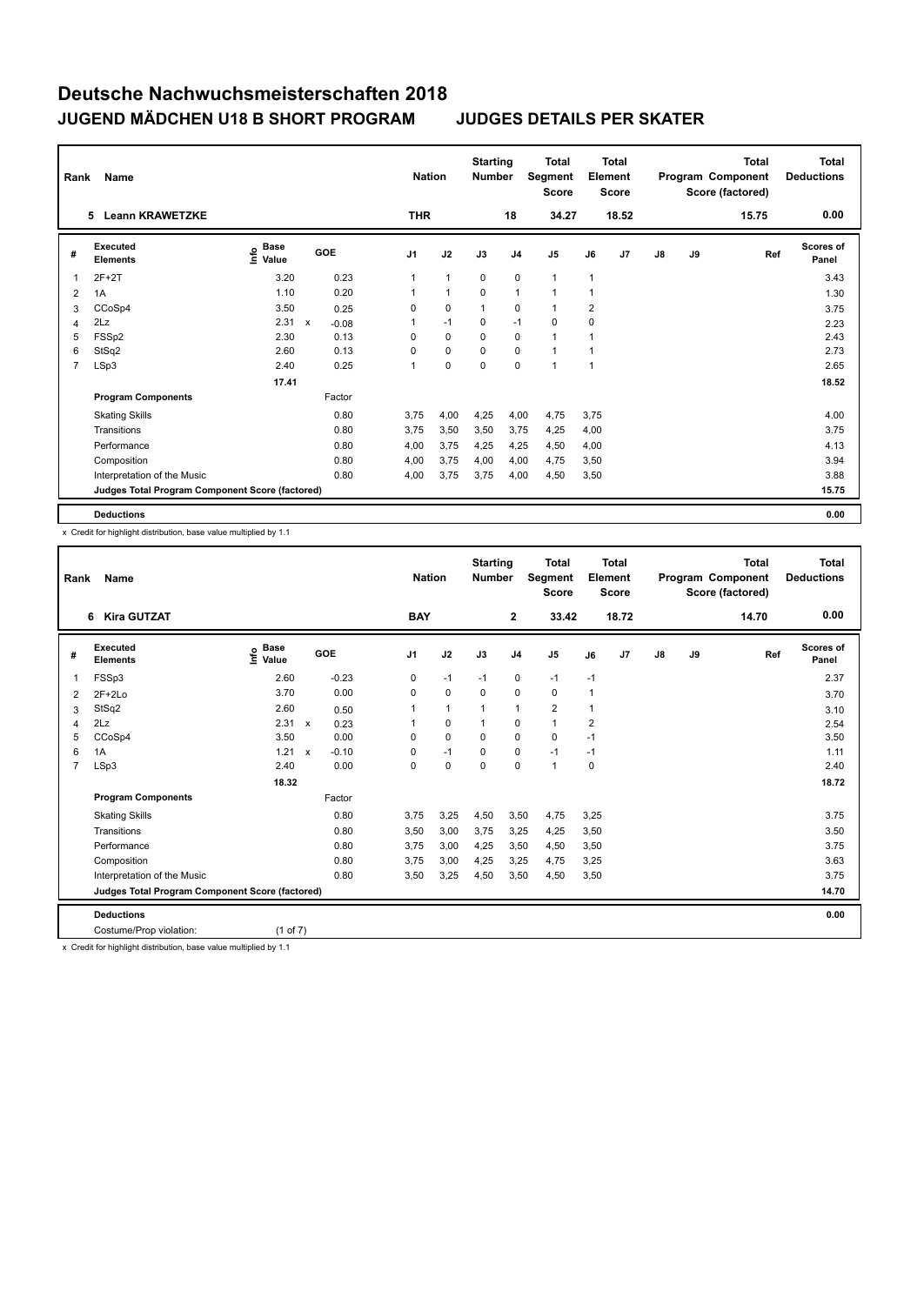| Rank           | Name                                            |      |                      |              |         |                | <b>Nation</b> | <b>Starting</b><br><b>Number</b> |                | Total<br>Segment<br><b>Score</b> |      | <b>Total</b><br>Element<br><b>Score</b> |               |    | <b>Total</b><br>Program Component<br>Score (factored) | <b>Total</b><br><b>Deductions</b> |
|----------------|-------------------------------------------------|------|----------------------|--------------|---------|----------------|---------------|----------------------------------|----------------|----------------------------------|------|-----------------------------------------|---------------|----|-------------------------------------------------------|-----------------------------------|
|                | <b>Michelle MINOR</b><br>7                      |      |                      |              |         | <b>NRW</b>     |               |                                  | 4              | 32.68                            |      | 17.33                                   |               |    | 15.35                                                 | 0.00                              |
| #              | Executed<br><b>Elements</b>                     | Info | <b>Base</b><br>Value |              | GOE     | J <sub>1</sub> | J2            | J3                               | J <sub>4</sub> | J <sub>5</sub>                   | J6   | J7                                      | $\mathsf{J}8$ | J9 | Ref                                                   | <b>Scores of</b><br>Panel         |
| 1              | 2Lz                                             |      | 2.10                 |              | $-0.08$ | 0              | 0             | $-1$                             | 0              | 0                                | $-1$ |                                         |               |    |                                                       | 2.02                              |
| 2              | $2F+2T$                                         |      | 3.20                 |              | $-0.60$ | $-2$           | $-2$          | $-2$                             | $-1$           | $-3$                             | $-2$ |                                         |               |    |                                                       | 2.60                              |
| 3              | FSSp4                                           |      | 3.00                 |              | 0.00    | 0              | $\mathbf 0$   | 0                                | 0              | 0                                | 1    |                                         |               |    |                                                       | 3.00                              |
| 4              | StSq2                                           |      | 2.60                 |              | 0.00    | $\Omega$       | $\mathbf{1}$  | $\Omega$                         | 0              | 0                                | 0    |                                         |               |    |                                                       | 2.60                              |
| 5              | 1A                                              |      | 1.21                 | $\mathsf{x}$ | 0.00    | $\Omega$       | $\mathbf 0$   | $\Omega$                         | 0              | 0                                | 1    |                                         |               |    |                                                       | 1.21                              |
| 6              | CCoSp4                                          |      | 3.50                 |              | 0.00    | 0              | 0             | $\Omega$                         | $\Omega$       | 0                                | 1    |                                         |               |    |                                                       | 3.50                              |
| $\overline{7}$ | LSp3                                            |      | 2.40                 |              | 0.00    | 0              | $\pmb{0}$     | $\mathbf 0$                      | $\mathbf{1}$   | $\mathbf 0$                      | 0    |                                         |               |    |                                                       | 2.40                              |
|                |                                                 |      | 18.01                |              |         |                |               |                                  |                |                                  |      |                                         |               |    |                                                       | 17.33                             |
|                | <b>Program Components</b>                       |      |                      |              | Factor  |                |               |                                  |                |                                  |      |                                         |               |    |                                                       |                                   |
|                | <b>Skating Skills</b>                           |      |                      |              | 0.80    | 4,00           | 4,00          | 4,00                             | 3,75           | 3,75                             | 3,75 |                                         |               |    |                                                       | 3.88                              |
|                | Transitions                                     |      |                      |              | 0.80    | 4,00           | 3,75          | 3,50                             | 3,50           | 4,00                             | 3,50 |                                         |               |    |                                                       | 3.69                              |
|                | Performance                                     |      |                      |              | 0.80    | 4,00           | 4,00          | 4,00                             | 3,75           | 4,50                             | 3,00 |                                         |               |    |                                                       | 3.94                              |
|                | Composition                                     |      |                      |              | 0.80    | 4,25           | 3,75          | 4,00                             | 3,50           | 4,75                             | 3,50 |                                         |               |    |                                                       | 3.88                              |
|                | Interpretation of the Music                     |      |                      |              | 0.80    | 4,00           | 3,75          | 3,75                             | 3,75           | 4,25                             | 3,00 |                                         |               |    |                                                       | 3.81                              |
|                | Judges Total Program Component Score (factored) |      |                      |              |         |                |               |                                  |                |                                  |      |                                         |               |    |                                                       | 15.35                             |
|                | <b>Deductions</b>                               |      |                      |              |         |                |               |                                  |                |                                  |      |                                         |               |    |                                                       | 0.00                              |

x Credit for highlight distribution, base value multiplied by 1.1 ! Not clear edge

| Rank           | Name                                            |                                  | <b>Nation</b> | <b>Starting</b><br><b>Number</b> |            | <b>Total</b><br>Segment<br><b>Score</b> |             | Total<br>Element<br><b>Score</b> |       |              | <b>Total</b><br>Program Component<br>Score (factored) | <b>Total</b><br><b>Deductions</b> |    |       |                           |
|----------------|-------------------------------------------------|----------------------------------|---------------|----------------------------------|------------|-----------------------------------------|-------------|----------------------------------|-------|--------------|-------------------------------------------------------|-----------------------------------|----|-------|---------------------------|
|                | <b>Fiona MEISGEN</b><br>8                       |                                  |               |                                  | <b>NRW</b> |                                         |             | 6                                | 32.31 |              | 17.16                                                 |                                   |    | 15.15 | 0.00                      |
| #              | <b>Executed</b><br><b>Elements</b>              | <b>Base</b><br>e Base<br>E Value |               | GOE                              | J1         | J2                                      | J3          | J <sub>4</sub>                   | J5    | J6           | J7                                                    | $\mathsf{J}8$                     | J9 | Ref   | <b>Scores of</b><br>Panel |
| 1              | 1A                                              | 1.10                             |               | 0.05                             |            | $\mathbf 0$                             | $\mathbf 0$ | 0                                | 0     | $\mathbf{1}$ |                                                       |                                   |    |       | 1.15                      |
| 2              | FSSp4                                           | 3.00                             |               | 0.13                             | 0          | $\mathbf 0$                             | $\mathbf 0$ | $\overline{1}$                   | 0     | 1            |                                                       |                                   |    |       | 3.13                      |
| 3              | CCoSp4                                          | 3.50                             |               | 0.50                             | 0          | $\mathbf 0$                             | 1           | $\overline{2}$                   | 1     | 2            |                                                       |                                   |    |       | 4.00                      |
| 4              | StSq2                                           | 2.60                             |               | 0.25                             | 0          | $\mathbf 0$                             | 0           | 1                                | 1     | 1            |                                                       |                                   |    |       | 2.85                      |
| 5              | 2F+COMBO                                        | 2.09                             | $\mathsf{x}$  | $-0.90$                          | $-3$       | $-3$                                    | $-3$        | $-3$                             | $-3$  | $-3$         |                                                       |                                   |    |       | 1.19                      |
| 6              | 2Lz                                             | 2.31                             | $\mathsf{x}$  | $-0.30$                          | $-2$       | $-1$                                    | $-1$        | $-1$                             | $-1$  | 0            |                                                       |                                   |    |       | 2.01                      |
| $\overline{7}$ | LSp4                                            | 2.70                             |               | 0.13                             | 0          | $\mathbf 0$                             | 0           | $\mathbf{1}$                     | 0     | 2            |                                                       |                                   |    |       | 2.83                      |
|                |                                                 | 17.30                            |               |                                  |            |                                         |             |                                  |       |              |                                                       |                                   |    |       | 17.16                     |
|                | <b>Program Components</b>                       |                                  |               | Factor                           |            |                                         |             |                                  |       |              |                                                       |                                   |    |       |                           |
|                | <b>Skating Skills</b>                           |                                  |               | 0.80                             | 3.75       | 3,50                                    | 3,75        | 4,25                             | 4,25  | 4,00         |                                                       |                                   |    |       | 3.94                      |
|                | Transitions                                     |                                  |               | 0.80                             | 3,00       | 3,25                                    | 3,25        | 4,50                             | 4,00  | 4,00         |                                                       |                                   |    |       | 3.63                      |
|                | Performance                                     |                                  |               | 0.80                             | 3,25       | 3,25                                    | 3,50        | 4,50                             | 4,25  | 4,00         |                                                       |                                   |    |       | 3.75                      |
|                | Composition                                     |                                  |               | 0.80                             | 3,50       | 3,50                                    | 3,50        | 4,50                             | 4,50  | 4,00         |                                                       |                                   |    |       | 3.88                      |
|                | Interpretation of the Music                     |                                  |               | 0.80                             | 3,25       | 3,25                                    | 3,75        | 4,50                             | 4,00  | 4,00         |                                                       |                                   |    |       | 3.75                      |
|                | Judges Total Program Component Score (factored) |                                  |               |                                  |            |                                         |             |                                  |       |              |                                                       |                                   |    |       | 15.15                     |
|                | <b>Deductions</b>                               |                                  |               |                                  |            |                                         |             |                                  |       |              |                                                       |                                   |    |       | 0.00                      |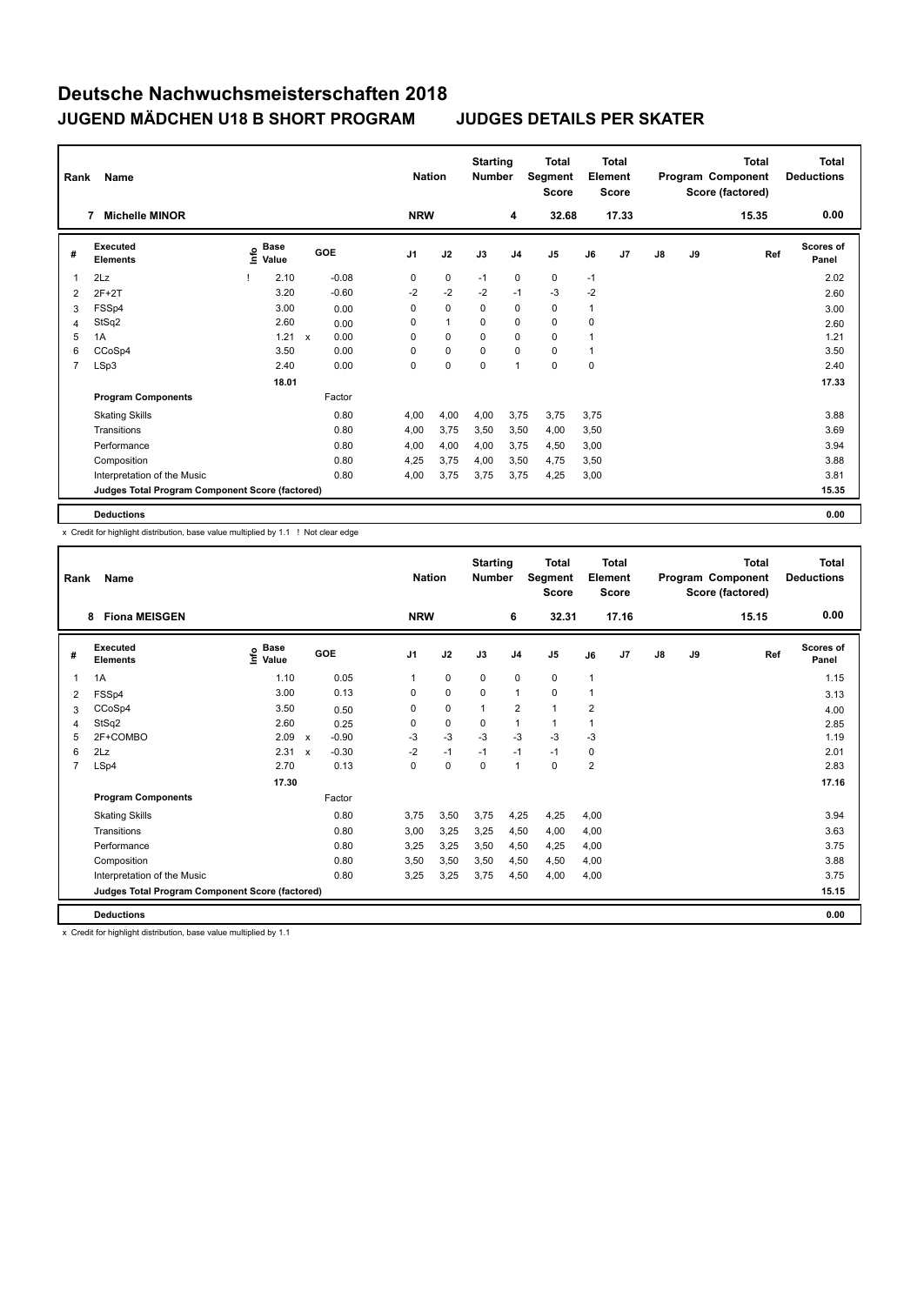| Rank           | Name                                            |                              |              |         |                | <b>Nation</b> | <b>Starting</b><br><b>Number</b> |                | Total<br>Segment<br><b>Score</b> |      | <b>Total</b><br>Element<br><b>Score</b> |               |    | <b>Total</b><br>Program Component<br>Score (factored) | <b>Total</b><br><b>Deductions</b> |
|----------------|-------------------------------------------------|------------------------------|--------------|---------|----------------|---------------|----------------------------------|----------------|----------------------------------|------|-----------------------------------------|---------------|----|-------------------------------------------------------|-----------------------------------|
|                | <b>Laura SCHMIDBAUER</b><br>9                   |                              |              |         | <b>BAY</b>     |               |                                  | 13             | 31.42                            |      | 17.57                                   |               |    | 13.85                                                 | 0.00                              |
| #              | Executed<br><b>Elements</b>                     | <b>Base</b><br>lnfo<br>Value |              | GOE     | J <sub>1</sub> | J2            | J3                               | J <sub>4</sub> | J <sub>5</sub>                   | J6   | J <sub>7</sub>                          | $\mathsf{J}8$ | J9 | Ref                                                   | <b>Scores of</b><br>Panel         |
| 1              | 2Lz                                             | 2.10                         |              | $-0.30$ | $-1$           | $-1$          | $-1$                             | $-1$           | $-1$                             | $-1$ |                                         |               |    |                                                       | 1.80                              |
| 2              | 1A                                              | 1.10                         |              | 0.00    | $\Omega$       | $\Omega$      | $\Omega$                         | $\mathbf 0$    | 0                                | 0    |                                         |               |    |                                                       | 1.10                              |
| 3              | FSSp3                                           | 2.60                         |              | $-0.08$ | $-1$           | $\mathbf 0$   | 0                                | 0              | $-1$                             | 1    |                                         |               |    |                                                       | 2.52                              |
| 4              | 2F+2T                                           | 3.52                         | $\mathsf{x}$ | 0.00    | 0              | $\mathbf 0$   | 0                                | 0              | 0                                | $-1$ |                                         |               |    |                                                       | 3.52                              |
| 5              | CCoSp4                                          | 3.50                         |              | 0.00    | 0              | $\mathbf 0$   | $\Omega$                         | 0              | $\Omega$                         | 0    |                                         |               |    |                                                       | 3.50                              |
| 6              | StSq2                                           | 2.60                         |              | 0.00    | $\Omega$       | 0             | 0                                | 0              | $\Omega$                         | 0    |                                         |               |    |                                                       | 2.60                              |
| $\overline{7}$ | LSp3                                            | 2.40                         |              | 0.13    | 0              | $\mathbf 0$   | $\mathbf 0$                      | $\mathbf 0$    | 1                                | 1    |                                         |               |    |                                                       | 2.53                              |
|                |                                                 | 17.82                        |              |         |                |               |                                  |                |                                  |      |                                         |               |    |                                                       | 17.57                             |
|                | <b>Program Components</b>                       |                              |              | Factor  |                |               |                                  |                |                                  |      |                                         |               |    |                                                       |                                   |
|                | <b>Skating Skills</b>                           |                              |              | 0.80    | 3,50           | 3,50          | 3,50                             | 3,75           | 3,75                             | 3.00 |                                         |               |    |                                                       | 3.56                              |
|                | Transitions                                     |                              |              | 0.80    | 3,50           | 3,25          | 3,25                             | 3,50           | 3,50                             | 2,75 |                                         |               |    |                                                       | 3.38                              |
|                | Performance                                     |                              |              | 0.80    | 3.75           | 3,25          | 3,25                             | 3,50           | 3,50                             | 2,75 |                                         |               |    |                                                       | 3.38                              |
|                | Composition                                     |                              |              | 0.80    | 3.75           | 3,00          | 3,50                             | 3,50           | 3,75                             | 3,00 |                                         |               |    |                                                       | 3.44                              |
|                | Interpretation of the Music                     |                              |              | 0.80    | 3,75           | 3,25          | 3,75                             | 3,75           | 3,50                             | 2,75 |                                         |               |    |                                                       | 3.56                              |
|                | Judges Total Program Component Score (factored) |                              |              |         |                |               |                                  |                |                                  |      |                                         |               |    |                                                       | 13.85                             |
|                | <b>Deductions</b>                               |                              |              |         |                |               |                                  |                |                                  |      |                                         |               |    |                                                       | 0.00                              |

| Rank | Name                                            | <b>Nation</b>                           |         | <b>Starting</b><br><b>Number</b> |             | <b>Total</b><br>Segment<br><b>Score</b> |                | <b>Total</b><br>Element<br><b>Score</b> |              |                | Total<br>Program Component<br>Score (factored) | <b>Total</b><br><b>Deductions</b> |       |                           |
|------|-------------------------------------------------|-----------------------------------------|---------|----------------------------------|-------------|-----------------------------------------|----------------|-----------------------------------------|--------------|----------------|------------------------------------------------|-----------------------------------|-------|---------------------------|
| 10   | <b>Fabienne MEVE</b>                            |                                         |         | <b>NIE</b>                       |             |                                         | 16             | 30.98                                   |              | 16.43          |                                                |                                   | 14.55 | 0.00                      |
| #    | Executed<br><b>Elements</b>                     | $\mathbf{e}$ Base<br>$\mathbf{e}$ Value | GOE     | J <sub>1</sub>                   | J2          | J3                                      | J <sub>4</sub> | J5                                      | J6           | J <sub>7</sub> | $\mathsf{J}8$                                  | J9                                | Ref   | <b>Scores of</b><br>Panel |
| 1    | 1A                                              | 1.10                                    | 0.00    | 0                                | $\mathbf 0$ | $\mathbf 0$                             | 0              | 0                                       | $\mathbf{1}$ |                |                                                |                                   |       | 1.10                      |
| 2    | 2Lz                                             | 2.10                                    | 0.08    | $\mathbf 0$                      | $\mathbf 0$ | $\mathbf 1$                             | $\mathbf 0$    | 0                                       | 1            |                |                                                |                                   |       | 2.18                      |
| 3    | $2F+2T$                                         | 3.20                                    | $-0.15$ | $-1$                             | $-1$        | 0                                       | 0              | 0                                       | $-1$         |                |                                                |                                   |       | 3.05                      |
| 4    | LSp2                                            | 1.90                                    | 0.00    | $\Omega$                         | $\Omega$    | $\Omega$                                | 0              | $\mathbf{1}$                            | 0            |                |                                                |                                   |       | 1.90                      |
| 5    | StSq2                                           | 2.60                                    | 0.00    | 0                                | $\mathbf 0$ | $\Omega$                                | $\mathbf 0$    | 0                                       | 0            |                |                                                |                                   |       | 2.60                      |
| 6    | FSSp3                                           | 2.60                                    | 0.00    | $-1$                             | $\mathbf 0$ | $\Omega$                                | $\mathbf 0$    | 0                                       | 0            |                |                                                |                                   |       | 2.60                      |
| 7    | CCoSp3                                          | 3.00                                    | 0.00    | $\Omega$                         | 0           | $\Omega$                                | 0              | 0                                       | 1            |                |                                                |                                   |       | 3.00                      |
|      |                                                 | 16.50                                   |         |                                  |             |                                         |                |                                         |              |                |                                                |                                   |       | 16.43                     |
|      | <b>Program Components</b>                       |                                         | Factor  |                                  |             |                                         |                |                                         |              |                |                                                |                                   |       |                           |
|      | <b>Skating Skills</b>                           |                                         | 0.80    | 3.75                             | 3.75        | 4,00                                    | 3,50           | 4,50                                    | 3.00         |                |                                                |                                   |       | 3.75                      |
|      | Transitions                                     |                                         | 0.80    | 3,50                             | 3,25        | 3,75                                    | 3,50           | 4,25                                    | 3,25         |                |                                                |                                   |       | 3.50                      |
|      | Performance                                     |                                         | 0.80    | 3,75                             | 3,50        | 3,75                                    | 3,50           | 4,00                                    | 2,75         |                |                                                |                                   |       | 3.63                      |
|      | Composition                                     |                                         | 0.80    | 3.75                             | 3,50        | 4,00                                    | 3,50           | 4,25                                    | 3,00         |                |                                                |                                   |       | 3.69                      |
|      | Interpretation of the Music                     |                                         | 0.80    | 3.75                             | 3,50        | 3,75                                    | 3,50           | 4,00                                    | 2,75         |                |                                                |                                   |       | 3.63                      |
|      | Judges Total Program Component Score (factored) |                                         |         |                                  |             |                                         |                |                                         |              |                |                                                |                                   |       | 14.55                     |
|      | <b>Deductions</b>                               |                                         |         |                                  |             |                                         |                |                                         |              |                |                                                |                                   |       | 0.00                      |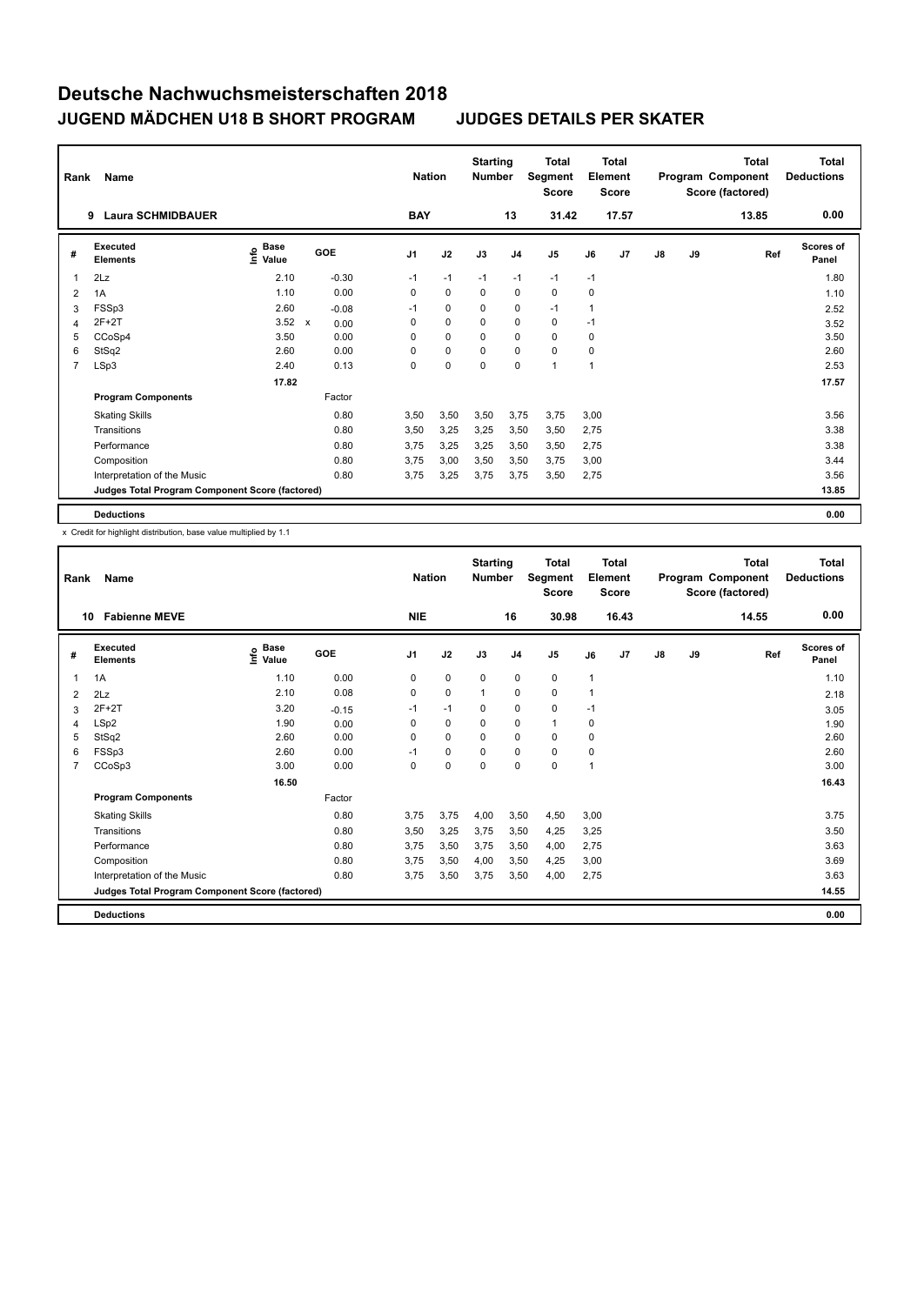| Rank | Name                                            |                                  |                           |         |                | <b>Nation</b>  | <b>Starting</b><br><b>Number</b> |                | <b>Total</b><br>Segment<br><b>Score</b> |                | <b>Total</b><br>Element<br><b>Score</b> |    |    | <b>Total</b><br>Program Component<br>Score (factored) | <b>Total</b><br><b>Deductions</b> |
|------|-------------------------------------------------|----------------------------------|---------------------------|---------|----------------|----------------|----------------------------------|----------------|-----------------------------------------|----------------|-----------------------------------------|----|----|-------------------------------------------------------|-----------------------------------|
|      | <b>Clara KELLERMANN</b><br>11                   |                                  |                           |         | <b>NRW</b>     |                |                                  | 21             | 30.54                                   |                | 16.69                                   |    |    | 14.85                                                 | 1.00                              |
| #    | Executed<br><b>Elements</b>                     | <b>Base</b><br>o Base<br>⊆ Value |                           | GOE     | J <sub>1</sub> | J2             | J3                               | J <sub>4</sub> | J <sub>5</sub>                          | J6             | J <sub>7</sub>                          | J8 | J9 | Ref                                                   | <b>Scores of</b><br>Panel         |
| 1    | LSp4                                            | 2.70                             |                           | 0.38    | 1              | $\mathbf{1}$   | $\mathbf 0$                      | $\mathbf 0$    | $\mathbf{1}$                            | $\mathbf{1}$   |                                         |    |    |                                                       | 3.08                              |
| 2    | $2F+2Lo$                                        | 3.70                             |                           | $-0.90$ | $-3$           | $-3$           | $-3$                             | $-3$           | $-3$                                    | $-3$           |                                         |    |    |                                                       | 2.80                              |
| 3    | 1A                                              | 1.10                             |                           | $-0.20$ | $-1$           | $-1$           | $-1$                             | $-1$           | $-1$                                    | $-1$           |                                         |    |    |                                                       | 0.90                              |
| 4    | FSSp2                                           | 2.30                             |                           | 0.00    | $\Omega$       | $\mathbf 0$    | $\mathbf 0$                      | $\mathbf 0$    | $\Omega$                                | 0              |                                         |    |    |                                                       | 2.30                              |
| 5    | StSq1                                           | 1.80                             |                           | 0.00    | 0              | $\mathbf 0$    | 0                                | $\mathbf 0$    | $\mathbf{1}$                            | 0              |                                         |    |    |                                                       | 1.80                              |
| 6    | 2Lz                                             | 2.31                             | $\boldsymbol{\mathsf{x}}$ | 0.00    | 0              | $\mathbf 0$    | 0                                | 0              | $\mathbf 0$                             | 0              |                                         |    |    |                                                       | 2.31                              |
| 7    | CCoSp3                                          | 3.00                             |                           | 0.50    | 1              | $\overline{1}$ | $\mathbf 0$                      | $\overline{1}$ | $\mathbf{1}$                            | $\overline{2}$ |                                         |    |    |                                                       | 3.50                              |
|      |                                                 | 16.91                            |                           |         |                |                |                                  |                |                                         |                |                                         |    |    |                                                       | 16.69                             |
|      | <b>Program Components</b>                       |                                  |                           | Factor  |                |                |                                  |                |                                         |                |                                         |    |    |                                                       |                                   |
|      | <b>Skating Skills</b>                           |                                  |                           | 0.80    | 3.75           | 3.75           | 3.75                             | 3.75           | 4,25                                    | 3,25           |                                         |    |    |                                                       | 3.75                              |
|      | Transitions                                     |                                  |                           | 0.80    | 3.75           | 3.25           | 3.25                             | 3,50           | 4,00                                    | 3,25           |                                         |    |    |                                                       | 3.44                              |
|      | Performance                                     |                                  |                           | 0.80    | 4,25           | 3,75           | 3,50                             | 3,75           | 4,25                                    | 3,50           |                                         |    |    |                                                       | 3.81                              |
|      | Composition                                     |                                  |                           | 0.80    | 4,25           | 3,75           | 3,50                             | 3,75           | 4,25                                    | 3,75           |                                         |    |    |                                                       | 3.88                              |
|      | Interpretation of the Music                     |                                  |                           | 0.80    | 4,25           | 3,50           | 3,50                             | 3,75           | 4,00                                    | 3,00           |                                         |    |    |                                                       | 3.69                              |
|      | Judges Total Program Component Score (factored) |                                  |                           |         |                |                |                                  |                |                                         |                |                                         |    |    |                                                       | 14.85                             |
|      | <b>Deductions</b>                               |                                  | Falls:                    | $-1.00$ |                |                |                                  |                |                                         |                |                                         |    |    |                                                       | $-1.00$                           |

x Credit for highlight distribution, base value multiplied by 1.1 ! Not clear edge

| Rank           | Name                                            |                                           |            | <b>Nation</b>  |             | <b>Starting</b><br><b>Number</b> |                | <b>Total</b><br>Segment<br><b>Score</b> |                | <b>Total</b><br>Element<br><b>Score</b> |               |    | <b>Total</b><br>Program Component<br>Score (factored) | <b>Total</b><br><b>Deductions</b> |
|----------------|-------------------------------------------------|-------------------------------------------|------------|----------------|-------------|----------------------------------|----------------|-----------------------------------------|----------------|-----------------------------------------|---------------|----|-------------------------------------------------------|-----------------------------------|
|                | <b>Susanne VOGL</b><br>12 <sup>12</sup>         |                                           |            | <b>BAY</b>     |             |                                  | 10             | 30.51                                   |                | 17.41                                   |               |    | 14.10                                                 | 1.00                              |
| #              | Executed<br><b>Elements</b>                     | $\frac{6}{5}$ Base<br>$\frac{1}{5}$ Value | <b>GOE</b> | J <sub>1</sub> | J2          | J3                               | J <sub>4</sub> | J5                                      | J6             | J7                                      | $\mathsf{J}8$ | J9 | Ref                                                   | <b>Scores of</b><br>Panel         |
| 1              | $2F+2Lo$                                        | 3.70                                      | $-0.90$    | $-3$           | $-3$        | $-3$                             | $-3$           | $-3$                                    | $-3$           |                                         |               |    |                                                       | 2.80                              |
| 2              | 1A                                              | 1.10                                      | 0.00       | 0              | $\mathbf 0$ | $\Omega$                         | 0              | 0                                       | 1              |                                         |               |    |                                                       | 1.10                              |
| 3              | CCoSp3                                          | 3.00                                      | 0.63       | 1              | 0           | 1                                | $\mathbf{1}$   | $\overline{\mathbf{c}}$                 | 2              |                                         |               |    |                                                       | 3.63                              |
| $\overline{4}$ | 2Lz                                             | 2.10                                      | $-0.38$    | $-1$           | 0           | $-1$                             | $-1$           | $-2$                                    | $-2$           |                                         |               |    |                                                       | 1.72                              |
| 5              | LSp4                                            | 2.70                                      | 0.13       | $\Omega$       | $\mathbf 0$ | $\Omega$                         | $\Omega$       | 1                                       | 1              |                                         |               |    |                                                       | 2.83                              |
| 6              | StSq2                                           | 2.60                                      | 0.00       | 0              | $\pmb{0}$   | 0                                | $\mathbf 0$    | 0                                       | 0              |                                         |               |    |                                                       | 2.60                              |
| $\overline{7}$ | FSSp3                                           | 2.60                                      | 0.13       | 0              | 0           | $\Omega$                         | $\mathbf{1}$   | 0                                       | $\overline{2}$ |                                         |               |    |                                                       | 2.73                              |
|                |                                                 | 17.80                                     |            |                |             |                                  |                |                                         |                |                                         |               |    |                                                       | 17.41                             |
|                | <b>Program Components</b>                       |                                           | Factor     |                |             |                                  |                |                                         |                |                                         |               |    |                                                       |                                   |
|                | <b>Skating Skills</b>                           |                                           | 0.80       | 3,75           | 3,75        | 3,75                             | 3,75           | 4,00                                    | 3,25           |                                         |               |    |                                                       | 3.75                              |
|                | Transitions                                     |                                           | 0.80       | 3,50           | 3,25        | 3,50                             | 3,50           | 3,75                                    | 3,50           |                                         |               |    |                                                       | 3.50                              |
|                | Performance                                     |                                           | 0.80       | 3,75           | 3,50        | 3,25                             | 3,50           | 3,50                                    | 3,00           |                                         |               |    |                                                       | 3.44                              |
|                | Composition                                     |                                           | 0.80       | 3,75           | 3,25        | 3,50                             | 3,50           | 3,75                                    | 3,50           |                                         |               |    |                                                       | 3.56                              |
|                | Interpretation of the Music                     |                                           | 0.80       | 3,50           | 3,50        | 3,25                             | 3,50           | 3,25                                    | 3,00           |                                         |               |    |                                                       | 3.38                              |
|                | Judges Total Program Component Score (factored) |                                           |            |                |             |                                  |                |                                         |                |                                         |               |    |                                                       | 14.10                             |
|                | <b>Deductions</b>                               | Falls:                                    | $-1.00$    |                |             |                                  |                |                                         |                |                                         |               |    |                                                       | $-1.00$                           |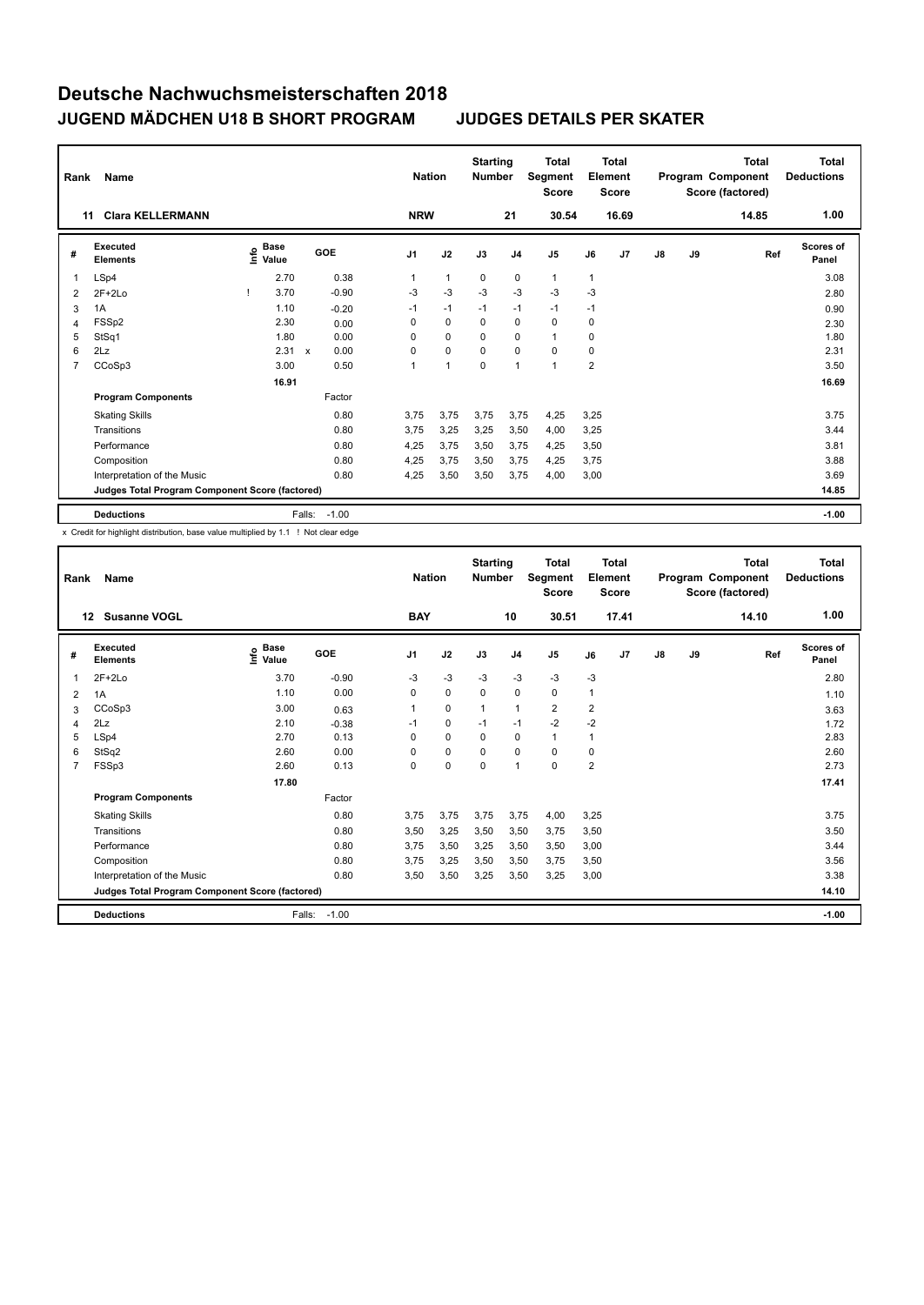| Rank | Name                                            |         |                      |             |         | <b>Nation</b>  |             | <b>Starting</b><br><b>Number</b> |                | <b>Total</b><br>Segment<br><b>Score</b> |      | <b>Total</b><br>Element<br><b>Score</b> |    |    | <b>Total</b><br>Program Component<br>Score (factored) | <b>Total</b><br><b>Deductions</b> |
|------|-------------------------------------------------|---------|----------------------|-------------|---------|----------------|-------------|----------------------------------|----------------|-----------------------------------------|------|-----------------------------------------|----|----|-------------------------------------------------------|-----------------------------------|
|      | Ronja KRONER<br>13                              |         |                      |             |         | <b>BAY</b>     |             |                                  | 9              | 29.88                                   |      | 16.88                                   |    |    | 13.00                                                 | 0.00                              |
| #    | <b>Executed</b><br><b>Elements</b>              | ۴٥      | <b>Base</b><br>Value |             | GOE     | J <sub>1</sub> | J2          | J3                               | J <sub>4</sub> | J <sub>5</sub>                          | J6   | J7                                      | J8 | J9 | Ref                                                   | <b>Scores of</b><br>Panel         |
| 1    | $2F+2Lo<$                                       | $\,<\,$ | 3.20                 |             | $-0.45$ | $-1$           | $-1$        | $-2$                             | $-1$           | $-2$                                    | $-2$ |                                         |    |    |                                                       | 2.75                              |
| 2    | 2Lz                                             |         | 2.10                 |             | $-0.08$ | $-1$           | 0           | $-1$                             | 0              | 0                                       | 0    |                                         |    |    |                                                       | 2.02                              |
| 3    | FSSp4                                           |         | 3.00                 |             | 0.00    | 0              | $\mathbf 0$ | $\mathbf 0$                      | $\mathbf 0$    | $\mathbf 0$                             |      |                                         |    |    |                                                       | 3.00                              |
| 4    | StSq2                                           |         | 2.60                 |             | 0.00    | 0              | $\mathbf 0$ | 0                                | $\mathbf 0$    | $\mathbf 0$                             | 0    |                                         |    |    |                                                       | 2.60                              |
| 5    | CSp3                                            |         | 2.30                 |             | 0.00    | 0              | $\mathbf 0$ | $\Omega$                         | $\mathbf 0$    | $\mathbf 0$                             | 0    |                                         |    |    |                                                       | 2.30                              |
| 6    | 1A                                              |         | 1.21                 | $\mathbf x$ | 0.00    | 0              | $\mathbf 0$ | $\Omega$                         | $\mathbf 0$    | 0                                       | 0    |                                         |    |    |                                                       | 1.21                              |
| 7    | CCoSp3                                          |         | 3.00                 |             | 0.00    | 0              | $\mathbf 0$ | $\mathbf 0$                      | $\mathbf 0$    | $\mathbf 0$                             | 0    |                                         |    |    |                                                       | 3.00                              |
|      |                                                 |         | 17.41                |             |         |                |             |                                  |                |                                         |      |                                         |    |    |                                                       | 16.88                             |
|      | <b>Program Components</b>                       |         |                      |             | Factor  |                |             |                                  |                |                                         |      |                                         |    |    |                                                       |                                   |
|      | <b>Skating Skills</b>                           |         |                      |             | 0.80    | 3,50           | 3,50        | 3,75                             | 3,25           | 3,75                                    | 3,00 |                                         |    |    |                                                       | 3.50                              |
|      | Transitions                                     |         |                      |             | 0.80    | 3,25           | 3,25        | 3,25                             | 2,75           | 3,00                                    | 3,00 |                                         |    |    |                                                       | 3.13                              |
|      | Performance                                     |         |                      |             | 0.80    | 3,50           | 3,25        | 3,00                             | 3,25           | 3,25                                    | 2,75 |                                         |    |    |                                                       | 3.19                              |
|      | Composition                                     |         |                      |             | 0.80    | 3,50           | 3,00        | 3,50                             | 3,25           | 3,50                                    | 2,75 |                                         |    |    |                                                       | 3.31                              |
|      | Interpretation of the Music                     |         |                      |             | 0.80    | 3,25           | 3,25        | 3,25                             | 3,00           | 3,00                                    | 2,50 |                                         |    |    |                                                       | 3.13                              |
|      | Judges Total Program Component Score (factored) |         |                      |             |         |                |             |                                  |                |                                         |      |                                         |    |    |                                                       | 13.00                             |
|      | <b>Deductions</b>                               |         |                      |             |         |                |             |                                  |                |                                         |      |                                         |    |    |                                                       | 0.00                              |

< Under-rotated jump x Credit for highlight distribution, base value multiplied by 1.1

| Rank           | Name                                            |                           |                      | <b>Nation</b>  | <b>Starting</b><br><b>Number</b> |             | <b>Total</b><br>Segment<br><b>Score</b> |                | <b>Total</b><br>Element<br><b>Score</b> |       |               | <b>Total</b><br>Program Component<br>Score (factored) | <b>Total</b><br><b>Deductions</b> |                           |
|----------------|-------------------------------------------------|---------------------------|----------------------|----------------|----------------------------------|-------------|-----------------------------------------|----------------|-----------------------------------------|-------|---------------|-------------------------------------------------------|-----------------------------------|---------------------------|
|                | <b>Sandra EBERT</b><br>14                       |                           |                      | B-W            |                                  |             | 19                                      | 29.41          |                                         | 15.01 |               |                                                       | 14.40                             | 0.00                      |
| #              | Executed<br><b>Elements</b>                     | Base<br>e Base<br>⊆ Value | GOE                  | J <sub>1</sub> | J2                               | J3          | J <sub>4</sub>                          | J <sub>5</sub> | J6                                      | J7    | $\mathsf{J}8$ | J9                                                    | Ref                               | <b>Scores of</b><br>Panel |
| 1              | 2Lz                                             | 2.10                      | $-0.30$              | $-1$           | $-1$                             | $-1$        | $-1$                                    | $-1$           | $-1$                                    |       |               |                                                       |                                   | 1.80                      |
| 2              | 2Lo+2Lo                                         | 3.60                      | 0.00                 | 0              | $\mathbf 0$                      | 0           | $\mathbf 0$                             | $\mathbf 0$    | $\mathbf 1$                             |       |               |                                                       |                                   | 3.60                      |
| 3              | FSSp1V                                          | 1.40                      | $-0.60$              | $-2$           | $-2$                             | $-2$        | $-2$                                    | $-2$           | $-1$                                    |       |               |                                                       |                                   | 0.80                      |
| 4              | LSp1                                            | 1.50                      | 0.00                 | $-1$           | $\Omega$                         | $\Omega$    | $\mathbf 0$                             | $\Omega$       | 0                                       |       |               |                                                       |                                   | 1.50                      |
| 5              | 1A                                              | 1.21                      | 0.00<br>$\mathsf{x}$ | 0              | $\mathbf 0$                      | $\mathbf 0$ | $\mathbf 0$                             | 0              | 0                                       |       |               |                                                       |                                   | 1.21                      |
| 6              | StSq2                                           | 2.60                      | 0.00                 | $\Omega$       | $\mathbf 0$                      | 0           | $\mathbf 0$                             | 0              | 1                                       |       |               |                                                       |                                   | 2.60                      |
| $\overline{7}$ | CCoSp4                                          | 3.50                      | 0.00                 | 0              | $\pmb{0}$                        | 0           | $\mathbf 0$                             | 0              | 0                                       |       |               |                                                       |                                   | 3.50                      |
|                |                                                 | 15.91                     |                      |                |                                  |             |                                         |                |                                         |       |               |                                                       |                                   | 15.01                     |
|                | <b>Program Components</b>                       |                           | Factor               |                |                                  |             |                                         |                |                                         |       |               |                                                       |                                   |                           |
|                | <b>Skating Skills</b>                           |                           | 0.80                 | 3,50           | 3,50                             | 3,75        | 4,00                                    | 3,75           | 3,50                                    |       |               |                                                       |                                   | 3.63                      |
|                | Transitions                                     |                           | 0.80                 | 3.75           | 3,25                             | 3,50        | 4,00                                    | 3,50           | 3.75                                    |       |               |                                                       |                                   | 3.63                      |
|                | Performance                                     |                           | 0.80                 | 3,50           | 3,50                             | 3,50        | 3,75                                    | 4,00           | 3,50                                    |       |               |                                                       |                                   | 3.56                      |
|                | Composition                                     |                           | 0.80                 | 3.75           | 3,50                             | 3,50        | 4,00                                    | 4,25           | 3,50                                    |       |               |                                                       |                                   | 3.69                      |
|                | Interpretation of the Music                     |                           | 0.80                 | 3,50           | 3,50                             | 3,25        | 4,25                                    | 3,75           | 3,25                                    |       |               |                                                       |                                   | 3.50                      |
|                | Judges Total Program Component Score (factored) |                           |                      |                |                                  |             |                                         |                |                                         |       |               |                                                       |                                   | 14.40                     |
|                | <b>Deductions</b>                               |                           |                      |                |                                  |             |                                         |                |                                         |       |               |                                                       |                                   | 0.00                      |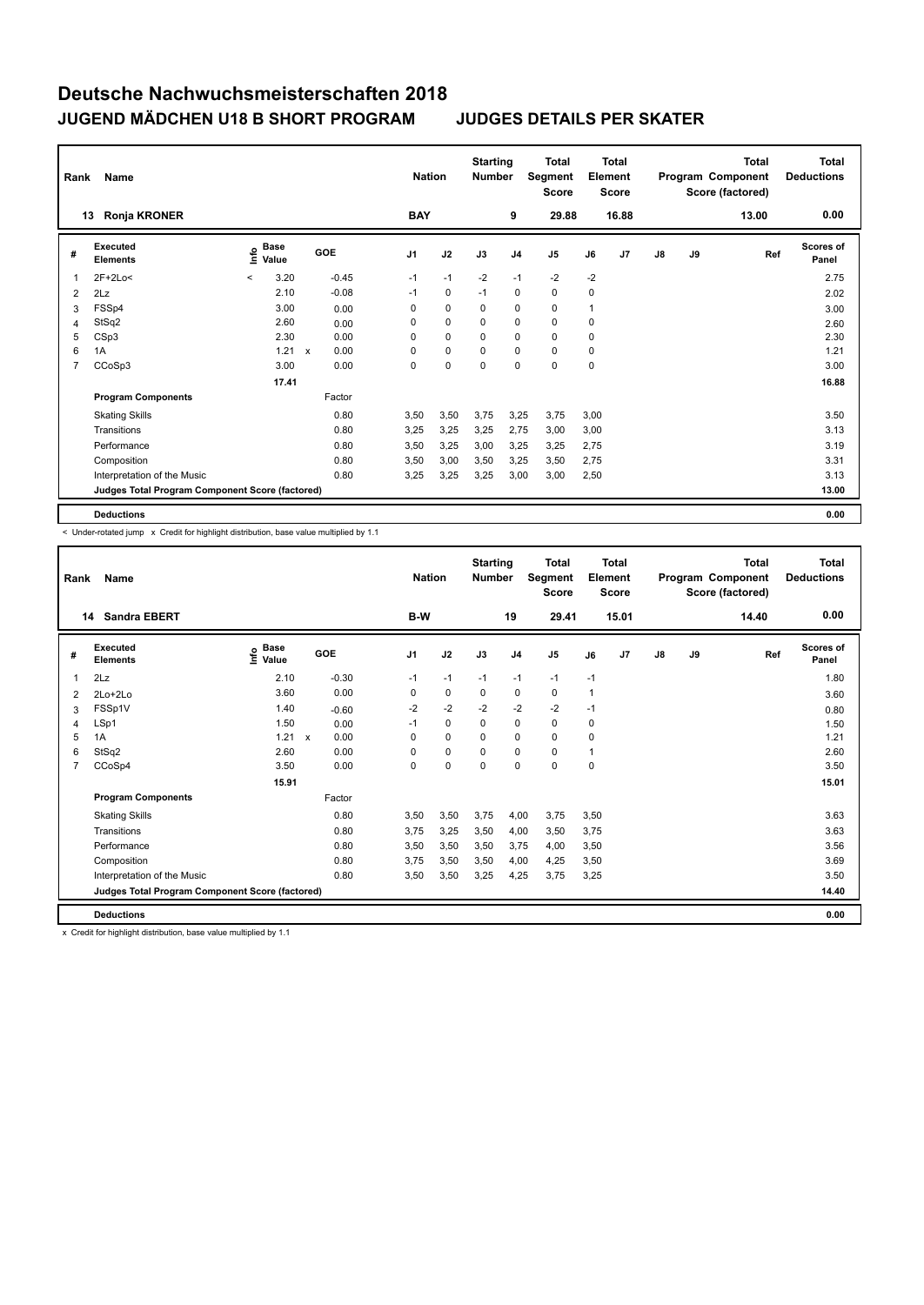| Rank | Name                                            |                           |                           |         |                | <b>Nation</b> | <b>Starting</b><br><b>Number</b> |                | <b>Total</b><br>Segment<br><b>Score</b> |                | <b>Total</b><br>Element<br><b>Score</b> |    |    | <b>Total</b><br>Program Component<br>Score (factored) | <b>Total</b><br><b>Deductions</b> |
|------|-------------------------------------------------|---------------------------|---------------------------|---------|----------------|---------------|----------------------------------|----------------|-----------------------------------------|----------------|-----------------------------------------|----|----|-------------------------------------------------------|-----------------------------------|
|      | <b>Nikola LOIBL</b><br>15                       |                           |                           |         | <b>BAY</b>     |               |                                  | 15             | 29.06                                   |                | 16.16                                   |    |    | 12.90                                                 | 0.00                              |
| #    | <b>Executed</b><br><b>Elements</b>              | Base<br>o Base<br>⊆ Value |                           | GOE     | J <sub>1</sub> | J2            | J3                               | J <sub>4</sub> | J <sub>5</sub>                          | J6             | J7                                      | J8 | J9 | Ref                                                   | <b>Scores of</b><br>Panel         |
| 1    | 2Lz                                             | 2.10                      |                           | $-0.15$ | 0              | $\mathbf 0$   | $\mathbf 0$                      | $-1$           | $-1$                                    | $-1$           |                                         |    |    |                                                       | 1.95                              |
| 2    | StSq2                                           | 2.60                      |                           | 0.00    | $\Omega$       | 0             | $\Omega$                         | 0              | 0                                       | 0              |                                         |    |    |                                                       | 2.60                              |
| 3    | LSp2                                            | 1.90                      |                           | 0.25    | 0              | $\mathbf 0$   | $\mathbf 0$                      | $\overline{1}$ | $\mathbf{1}$                            | $\overline{2}$ |                                         |    |    |                                                       | 2.15                              |
| 4    | 1A                                              | 1.21                      | $\boldsymbol{\mathsf{x}}$ | 0.00    | 0              | $\mathbf 0$   | 0                                | $\mathbf 0$    | $\mathbf 0$                             |                |                                         |    |    |                                                       | 1.21                              |
| 5    | CCoSp4                                          | 3.50                      |                           | 0.13    | 0              | $\mathbf 0$   | $-1$                             | $\mathbf 0$    | $\mathbf{1}$                            | 1              |                                         |    |    |                                                       | 3.63                              |
| 6    | $2F+2T$                                         | 3.52                      | $\mathbf{x}$              | $-0.45$ | $-2$           | $-2$          | $-1$                             | $-1$           | $-2$                                    | $-1$           |                                         |    |    |                                                       | 3.07                              |
| 7    | FSSp1                                           | 2.00                      |                           | $-0.45$ | $-2$           | $-2$          | $-2$                             | $-1$           | $-1$                                    | $-1$           |                                         |    |    |                                                       | 1.55                              |
|      |                                                 | 16.83                     |                           |         |                |               |                                  |                |                                         |                |                                         |    |    |                                                       | 16.16                             |
|      | <b>Program Components</b>                       |                           |                           | Factor  |                |               |                                  |                |                                         |                |                                         |    |    |                                                       |                                   |
|      | <b>Skating Skills</b>                           |                           |                           | 0.80    | 3,50           | 3,50          | 3,50                             | 3,25           | 3,00                                    | 3,50           |                                         |    |    |                                                       | 3.44                              |
|      | Transitions                                     |                           |                           | 0.80    | 3,00           | 3,25          | 3,00                             | 3,00           | 3,00                                    | 3,25           |                                         |    |    |                                                       | 3.06                              |
|      | Performance                                     |                           |                           | 0.80    | 3,25           | 3,25          | 3,00                             | 3,25           | 3,25                                    | 3,25           |                                         |    |    |                                                       | 3.25                              |
|      | Composition                                     |                           |                           | 0.80    | 3,50           | 3,00          | 3,25                             | 3,00           | 3,50                                    | 3,00           |                                         |    |    |                                                       | 3.19                              |
|      | Interpretation of the Music                     |                           |                           | 0.80    | 3,25           | 3,25          | 3,25                             | 3,25           | 3,00                                    | 3,00           |                                         |    |    |                                                       | 3.19                              |
|      | Judges Total Program Component Score (factored) |                           |                           |         |                |               |                                  |                |                                         |                |                                         |    |    |                                                       | 12.90                             |
|      | <b>Deductions</b>                               |                           |                           |         |                |               |                                  |                |                                         |                |                                         |    |    |                                                       | 0.00                              |

x Credit for highlight distribution, base value multiplied by 1.1

| Rank | <b>Name</b><br><b>Viktoria KOMADINIC</b>        |         |                      |              |         | <b>Nation</b><br><b>BAY</b> |  | <b>Starting</b><br><b>Number</b> | 22           | Total<br>Segment<br><b>Score</b><br>26.85 |          | Total<br>Element<br><b>Score</b> |       |               | <b>Total</b><br>Program Component<br>Score (factored)<br>12.75 | <b>Total</b><br><b>Deductions</b><br>1.00 |                           |
|------|-------------------------------------------------|---------|----------------------|--------------|---------|-----------------------------|--|----------------------------------|--------------|-------------------------------------------|----------|----------------------------------|-------|---------------|----------------------------------------------------------------|-------------------------------------------|---------------------------|
| 16   |                                                 |         |                      |              |         |                             |  |                                  |              |                                           |          |                                  | 15.10 |               |                                                                |                                           |                           |
| #    | <b>Executed</b><br><b>Elements</b>              | ١nfo    | <b>Base</b><br>Value |              | GOE     | J <sub>1</sub>              |  | J2                               | J3           | J <sub>4</sub>                            | J5       | J6                               | J7    | $\mathsf{J}8$ | J9                                                             | Ref                                       | <b>Scores of</b><br>Panel |
|      | CSp2                                            |         | 1.80                 |              | 0.25    | 0                           |  | $\mathbf 0$                      | $\mathbf{1}$ | $\mathbf{1}$                              | 0        | 1                                |       |               |                                                                |                                           | 2.05                      |
| 2    | 2Lz                                             |         | 2.10                 |              | $-0.68$ | $-2$                        |  | $-3$                             | -3           | $-2$                                      | $-2$     | $-2$                             |       |               |                                                                |                                           | 1.42                      |
| 3    | FSSp4                                           |         | 3.00                 |              | $-0.23$ | $-1$                        |  | $-1$                             | $\Omega$     | $-1$                                      | 0        | $-1$                             |       |               |                                                                |                                           | 2.77                      |
| 4    | StSq2                                           |         | 2.60                 |              | 0.00    | $\Omega$                    |  | 0                                | $\Omega$     | $\Omega$                                  | 0        | 0                                |       |               |                                                                |                                           | 2.60                      |
| 5    | $2F+2Lo<$                                       | $\prec$ | 3.52                 | $\mathbf{x}$ | $-0.68$ | $-2$                        |  | $-2$                             | $-3$         | $-1$                                      | $-3$     | $-2$                             |       |               |                                                                |                                           | 2.84                      |
| 6    | CCoSp4                                          |         | 3.50                 |              | $-0.08$ | 0                           |  | $-1$                             | $\Omega$     | $\Omega$                                  | $\Omega$ | $-1$                             |       |               |                                                                |                                           | 3.42                      |
|      |                                                 |         | 16.52                |              |         |                             |  |                                  |              |                                           |          |                                  |       |               |                                                                |                                           | 15.10                     |
|      | <b>Program Components</b>                       |         |                      |              | Factor  |                             |  |                                  |              |                                           |          |                                  |       |               |                                                                |                                           |                           |
|      | <b>Skating Skills</b>                           |         |                      |              | 0.80    | 3.50                        |  | 3.50                             | 3,50         | 2,50                                      | 4,50     | 3.00                             |       |               |                                                                |                                           | 3.38                      |
|      | Transitions                                     |         |                      |              | 0.80    | 3,50                        |  | 3,00                             | 3,00         | 2,75                                      | 3,75     | 3,25                             |       |               |                                                                |                                           | 3.19                      |
|      | Performance                                     |         |                      |              | 0.80    | 3,50                        |  | 3,00                             | 2,75         | 2.75                                      | 3,25     | 2,75                             |       |               |                                                                |                                           | 2.94                      |
|      | Composition                                     |         |                      |              | 0.80    | 3,75                        |  | 3,25                             | 3,25         | 2,75                                      | 3,50     | 3,00                             |       |               |                                                                |                                           | 3.25                      |
|      | Interpretation of the Music                     |         |                      |              | 0.80    | 3.50                        |  | 3,50                             | 3,00         | 2,50                                      | 3,00     | 3,25                             |       |               |                                                                |                                           | 3.19                      |
|      | Judges Total Program Component Score (factored) |         |                      |              |         |                             |  |                                  |              |                                           |          |                                  |       |               |                                                                |                                           | 12.75                     |
|      | <b>Deductions</b>                               |         |                      | Falls:       | $-1.00$ |                             |  |                                  |              |                                           |          |                                  |       |               |                                                                |                                           | $-1.00$                   |

< Under-rotated jump x Credit for highlight distribution, base value multiplied by 1.1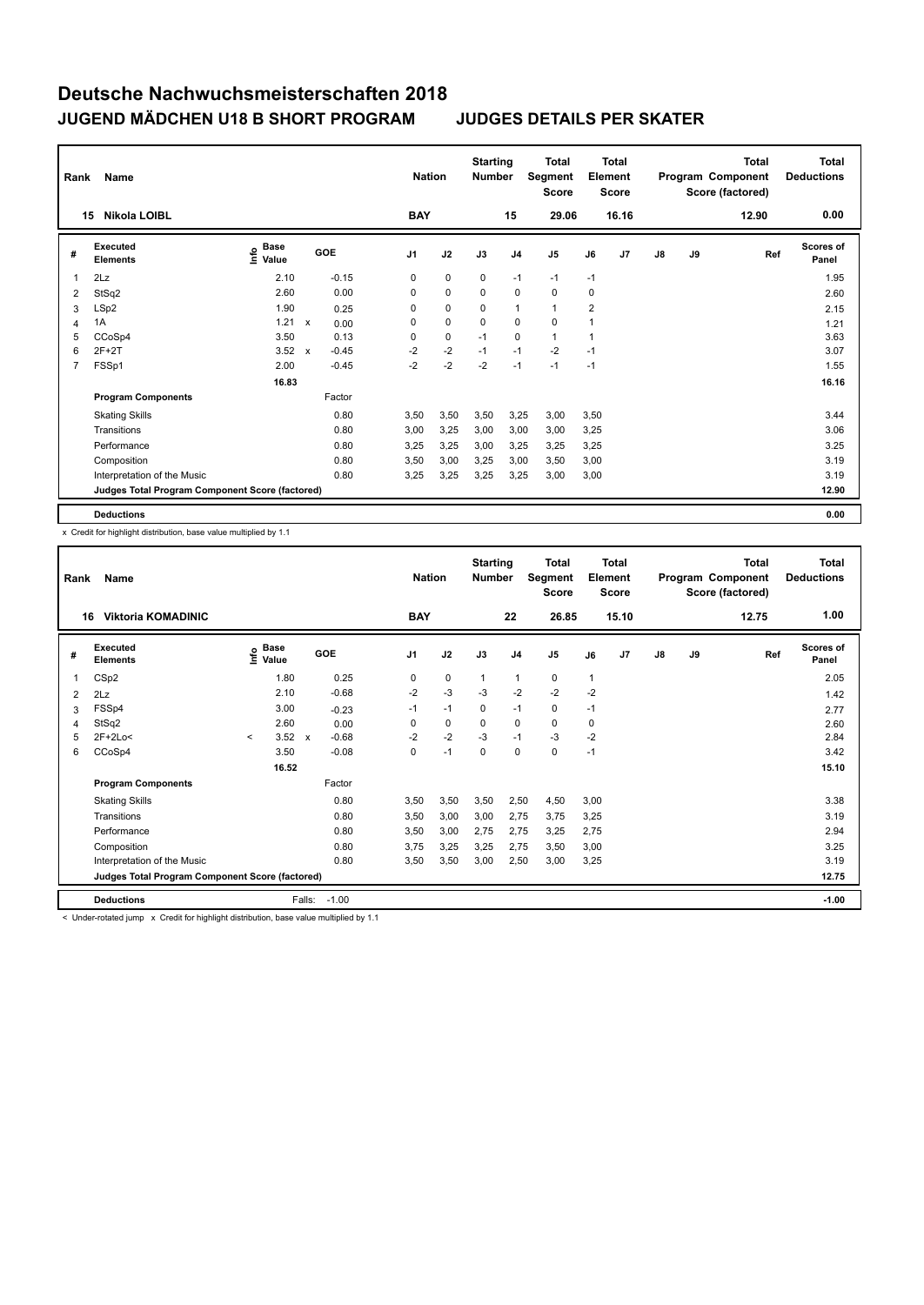| Rank           | Name                                            |                                  |                                   |                | <b>Nation</b>            | <b>Starting</b><br><b>Number</b> |                          | Total<br>Segment<br><b>Score</b> |                          | <b>Total</b><br>Element<br><b>Score</b> |               |    | <b>Total</b><br>Program Component<br>Score (factored) | <b>Total</b><br><b>Deductions</b> |
|----------------|-------------------------------------------------|----------------------------------|-----------------------------------|----------------|--------------------------|----------------------------------|--------------------------|----------------------------------|--------------------------|-----------------------------------------|---------------|----|-------------------------------------------------------|-----------------------------------|
| 17             | <b>Katharina VOGL</b>                           |                                  |                                   | B-W            |                          |                                  | 8                        | 26.80                            |                          | 13.25                                   |               |    | 13.55                                                 | 0.00                              |
| #              | Executed<br><b>Elements</b>                     | <b>Base</b><br>e Base<br>⊆ Value | GOE                               | J <sub>1</sub> | J2                       | J3                               | J <sub>4</sub>           | J <sub>5</sub>                   | J6                       | J7                                      | $\mathsf{J}8$ | J9 | Ref                                                   | <b>Scores of</b><br>Panel         |
| 1              | FSSp4                                           | 3.00                             | 0.00                              | 0              | 0                        | 0                                | 0                        | 0                                | 1                        |                                         |               |    |                                                       | 3.00                              |
| 2              | CSp4                                            | 2.60                             | 0.00                              | 0              | $\mathbf 0$              | $\mathbf 0$                      | 0                        | $\mathbf 0$                      | $\overline{1}$           |                                         |               |    |                                                       | 2.60                              |
| 3              | StSq1                                           | 1.80                             | 0.00                              | 0              | $\mathbf 0$              | 0                                | 0                        | $-1$                             | 0                        |                                         |               |    |                                                       | 1.80                              |
| 4              | 1A                                              | 1.21                             | $\mathsf{x}$<br>$-0.05$           | $-1$           | $-1$                     | $\mathbf 0$                      | $\mathbf 0$              | 0                                | 0                        |                                         |               |    |                                                       | 1.16                              |
| 5              | 2F+COMBO                                        | 2.09                             | $-0.90$<br>$\mathsf{x}$           | $-3$           | $-3$                     | $-3$                             | $-3$                     | $-3$                             | $-3$                     |                                         |               |    |                                                       | 1.19                              |
| 6              | $1\text{Lz}^*$                                  | $\star$<br>0.00                  | 0.00<br>$\boldsymbol{\mathsf{x}}$ | ÷              | $\overline{\phantom{a}}$ |                                  | $\overline{\phantom{a}}$ | $\overline{\phantom{a}}$         | $\overline{\phantom{a}}$ |                                         |               |    |                                                       | 0.00                              |
| $\overline{7}$ | CCoSp4                                          | 3.50                             | 0.00                              | 0              | 0                        | 0                                | 0                        | 0                                | 0                        |                                         |               |    |                                                       | 3.50                              |
|                |                                                 | 14.20                            |                                   |                |                          |                                  |                          |                                  |                          |                                         |               |    |                                                       | 13.25                             |
|                | <b>Program Components</b>                       |                                  | Factor                            |                |                          |                                  |                          |                                  |                          |                                         |               |    |                                                       |                                   |
|                | <b>Skating Skills</b>                           |                                  | 0.80                              | 3,50           | 3,50                     | 3,75                             | 3,50                     | 3,25                             | 3,50                     |                                         |               |    |                                                       | 3.50                              |
|                | Transitions                                     |                                  | 0.80                              | 3,25           | 3,00                     | 3,50                             | 3,25                     | 3,50                             | 3,25                     |                                         |               |    |                                                       | 3.31                              |
|                | Performance                                     |                                  | 0.80                              | 3,50           | 3,25                     | 3,25                             | 3,75                     | 3,25                             | 3,00                     |                                         |               |    |                                                       | 3.31                              |
|                | Composition                                     |                                  | 0.80                              | 3,75           | 3,00                     | 3,50                             | 3,75                     | 3,50                             | 3,25                     |                                         |               |    |                                                       | 3.50                              |
|                | Interpretation of the Music                     |                                  | 0.80                              | 3,50           | 3,25                     | 3,25                             | 3,75                     | 3,25                             | 3,00                     |                                         |               |    |                                                       | 3.31                              |
|                | Judges Total Program Component Score (factored) |                                  |                                   |                |                          |                                  |                          |                                  |                          |                                         |               |    |                                                       | 13.55                             |
|                | <b>Deductions</b>                               |                                  |                                   |                |                          |                                  |                          |                                  |                          |                                         |               |    |                                                       | 0.00                              |

\* Invalid element x Credit for highlight distribution, base value multiplied by 1.1

| Rank           | Name                                            |   |                                    |                           |         | <b>Nation</b>  |             | <b>Starting</b><br><b>Number</b> |                | Total<br>Segment<br><b>Score</b> |      | <b>Total</b><br>Element<br><b>Score</b> |               |    | <b>Total</b><br>Program Component<br>Score (factored) | <b>Total</b><br><b>Deductions</b> |
|----------------|-------------------------------------------------|---|------------------------------------|---------------------------|---------|----------------|-------------|----------------------------------|----------------|----------------------------------|------|-----------------------------------------|---------------|----|-------------------------------------------------------|-----------------------------------|
|                | <b>Hannah ROTHE</b><br>18                       |   |                                    |                           |         | B-W            |             |                                  | 5              | 25.44                            |      | 12.89                                   |               |    | 13.55                                                 | 1.00                              |
| #              | Executed<br><b>Elements</b>                     |   | <b>Base</b><br>$\frac{6}{5}$ Value |                           | GOE     | J <sub>1</sub> | J2          | J3                               | J <sub>4</sub> | J <sub>5</sub>                   | J6   | J7                                      | $\mathsf{J}8$ | J9 | Ref                                                   | <b>Scores of</b><br>Panel         |
| 1              | 1A                                              |   | 1.10                               |                           | 0.00    | 0              | $\pmb{0}$   | 0                                | 0              | $\mathbf 0$                      | 0    |                                         |               |    |                                                       | 1.10                              |
| 2              | $2F+2T$                                         |   | 3.20                               |                           | $-0.90$ | $-3$           | $-3$        | $-3$                             | $-3$           | $-3$                             | $-3$ |                                         |               |    |                                                       | 2.30                              |
| 3              | CCoSp3                                          |   | 3.00                               |                           | 0.00    | 0              | $\mathbf 0$ | 0                                | $\mathbf 0$    | $\mathbf 0$                      | 0    |                                         |               |    |                                                       | 3.00                              |
| $\overline{4}$ | LSp3                                            |   | 2.40                               |                           | $-0.23$ | $-1$           | $-1$        | $\mathbf 0$                      | $-1$           | $-1$                             | 0    |                                         |               |    |                                                       | 2.17                              |
| 5              | StSq2                                           |   | 2.60                               |                           | 0.00    | $\Omega$       | $\mathbf 0$ | 0                                | $\mathbf 0$    | 0                                | 0    |                                         |               |    |                                                       | 2.60                              |
| 6              | 2Lze                                            | e | 1.65                               | $\boldsymbol{\mathsf{x}}$ | $-0.60$ | $-2$           | $-2$        | $-2$                             | $-2$           | $-2$                             | $-2$ |                                         |               |    |                                                       | 1.05                              |
| 7              | FSSpBV                                          |   | 1.20                               |                           | $-0.53$ | $-1$           | $-2$        | $-2$                             | $-1$           | $-2$                             | $-2$ |                                         |               |    |                                                       | 0.67                              |
|                |                                                 |   | 15.15                              |                           |         |                |             |                                  |                |                                  |      |                                         |               |    |                                                       | 12.89                             |
|                | <b>Program Components</b>                       |   |                                    |                           | Factor  |                |             |                                  |                |                                  |      |                                         |               |    |                                                       |                                   |
|                | <b>Skating Skills</b>                           |   |                                    |                           | 0.80    | 3.50           | 3,25        | 3,50                             | 3,50           | 3,25                             | 3.00 |                                         |               |    |                                                       | 3.38                              |
|                | Transitions                                     |   |                                    |                           | 0.80    | 3,25           | 3,00        | 3,25                             | 3,50           | 3,25                             | 3,00 |                                         |               |    |                                                       | 3.19                              |
|                | Performance                                     |   |                                    |                           | 0.80    | 3,50           | 3,25        | 3,75                             | 3,75           | 4,00                             | 2,75 |                                         |               |    |                                                       | 3.56                              |
|                | Composition                                     |   |                                    |                           | 0.80    | 3,50           | 3,00        | 3,25                             | 3,75           | 4,00                             | 3,00 |                                         |               |    |                                                       | 3.38                              |
|                | Interpretation of the Music                     |   |                                    |                           | 0.80    | 3,50           | 3,25        | 3,25                             | 3,75           | 3,75                             | 2,50 |                                         |               |    |                                                       | 3.44                              |
|                | Judges Total Program Component Score (factored) |   |                                    |                           |         |                |             |                                  |                |                                  |      |                                         |               |    |                                                       | 13.55                             |
|                | <b>Deductions</b>                               |   |                                    | Falls:                    | $-1.00$ |                |             |                                  |                |                                  |      |                                         |               |    |                                                       | $-1.00$                           |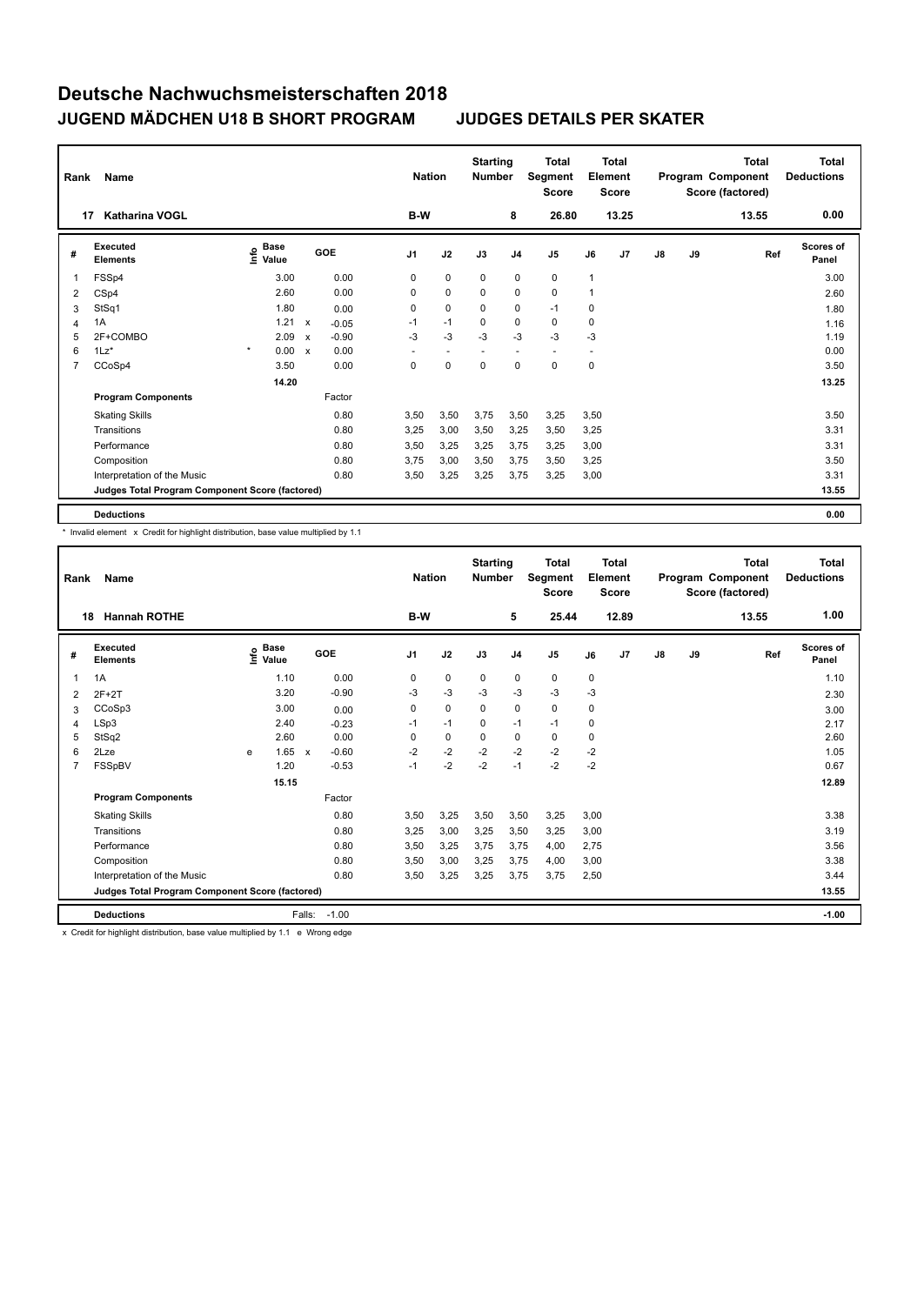| Rank | Name                                            |         |                                  |                           |         |                | <b>Nation</b> | <b>Starting</b><br><b>Number</b> |                          | <b>Total</b><br>Segment<br><b>Score</b> |                | <b>Total</b><br>Element<br><b>Score</b> |    |    | <b>Total</b><br>Program Component<br>Score (factored) | <b>Total</b><br><b>Deductions</b> |
|------|-------------------------------------------------|---------|----------------------------------|---------------------------|---------|----------------|---------------|----------------------------------|--------------------------|-----------------------------------------|----------------|-----------------------------------------|----|----|-------------------------------------------------------|-----------------------------------|
|      | <b>Selin ASLAN</b><br>19                        |         |                                  |                           |         | <b>BAY</b>     |               |                                  | 12                       | 22.96                                   |                | 10.11                                   |    |    | 12.85                                                 | 0.00                              |
| #    | <b>Executed</b><br><b>Elements</b>              |         | <b>Base</b><br>o Base<br>⊆ Value |                           | GOE     | J <sub>1</sub> | J2            | J3                               | J <sub>4</sub>           | J <sub>5</sub>                          | J6             | J7                                      | J8 | J9 | Ref                                                   | Scores of<br>Panel                |
| 1    | FSSp4                                           |         | 3.00                             |                           | $-0.23$ | $-1$           | $-2$          | $\mathbf 0$                      | $\mathbf 0$              | $-2$                                    | $\mathbf{1}$   |                                         |    |    |                                                       | 2.77                              |
| 2    | $2F+1Lo*$                                       | $\star$ | 1.90                             |                           | $-0.90$ | -3             | $-3$          | $-3$                             | -3                       | $-3$                                    | -3             |                                         |    |    |                                                       | 1.00                              |
| 3    | CCoSp2V                                         |         | 2.00                             |                           | $-0.30$ | $-2$           | $-1$          | $-1$                             | $\pmb{0}$                | $-1$                                    | $-1$           |                                         |    |    |                                                       | 1.70                              |
| 4    | StSq1                                           |         | 1.80                             |                           | 0.00    | $\Omega$       | $\mathbf{1}$  | $\Omega$                         | $\mathbf 0$              | 0                                       | $-1$           |                                         |    |    |                                                       | 1.80                              |
| 5    | 1A                                              |         | 1.21                             | $\boldsymbol{\mathsf{x}}$ | 0.00    | $\Omega$       | 0             | $\Omega$                         | $\mathbf 0$              | $\mathbf 0$                             | 0              |                                         |    |    |                                                       | 1.21                              |
| 6    | $1\mathsf{L}z^*$                                | $\star$ | 0.00                             | $\boldsymbol{\mathsf{x}}$ | 0.00    | ٠              | ٠             | $\overline{\phantom{a}}$         | $\overline{\phantom{a}}$ | $\overline{\phantom{a}}$                |                |                                         |    |    |                                                       | 0.00                              |
| 7    | LSp1                                            |         | 1.50                             |                           | 0.13    | $\mathbf 0$    | $\mathbf 0$   | $\pmb{0}$                        | $\mathbf 0$              | $\mathbf{1}$                            | $\overline{2}$ |                                         |    |    |                                                       | 1.63                              |
|      |                                                 |         | 11.41                            |                           |         |                |               |                                  |                          |                                         |                |                                         |    |    |                                                       | 10.11                             |
|      | <b>Program Components</b>                       |         |                                  |                           | Factor  |                |               |                                  |                          |                                         |                |                                         |    |    |                                                       |                                   |
|      | <b>Skating Skills</b>                           |         |                                  |                           | 0.80    | 3,75           | 3,50          | 3,25                             | 3,50                     | 3,50                                    | 3,00           |                                         |    |    |                                                       | 3.44                              |
|      | Transitions                                     |         |                                  |                           | 0.80    | 3,50           | 3,00          | 2,75                             | 3,25                     | 3.00                                    | 2,75           |                                         |    |    |                                                       | 3.00                              |
|      | Performance                                     |         |                                  |                           | 0.80    | 3.75           | 3,25          | 3,00                             | 3,50                     | 3,25                                    | 3,00           |                                         |    |    |                                                       | 3.25                              |
|      | Composition                                     |         |                                  |                           | 0.80    | 3.75           | 3,50          | 3,25                             | 3,50                     | 3,00                                    | 3,00           |                                         |    |    |                                                       | 3.31                              |
|      | Interpretation of the Music                     |         |                                  |                           | 0.80    | 3,50           | 3,25          | 2,75                             | 3,25                     | 3,00                                    | 2,75           |                                         |    |    |                                                       | 3.06                              |
|      | Judges Total Program Component Score (factored) |         |                                  |                           |         |                |               |                                  |                          |                                         |                |                                         |    |    |                                                       | 12.85                             |
|      | <b>Deductions</b>                               |         |                                  |                           |         |                |               |                                  |                          |                                         |                |                                         |    |    |                                                       | 0.00                              |

\* Invalid element x Credit for highlight distribution, base value multiplied by 1.1

| Rank<br>20 | Name<br><b>Olivia SORG</b>                      |         |                                  |                           |         | <b>BAY</b>     | <b>Nation</b> | <b>Starting</b><br><b>Number</b> | 20             | <b>Total</b><br>Segment<br><b>Score</b><br>22.86 |      | <b>Total</b><br>Element<br><b>Score</b><br>10.91 |               |    | <b>Total</b><br>Program Component<br>Score (factored)<br>12.95 | <b>Total</b><br><b>Deductions</b><br>1.00 |
|------------|-------------------------------------------------|---------|----------------------------------|---------------------------|---------|----------------|---------------|----------------------------------|----------------|--------------------------------------------------|------|--------------------------------------------------|---------------|----|----------------------------------------------------------------|-------------------------------------------|
|            |                                                 |         |                                  |                           |         |                |               |                                  |                |                                                  |      |                                                  |               |    |                                                                |                                           |
| #          | Executed<br><b>Elements</b>                     |         | <b>Base</b><br>e Base<br>⊆ Value |                           | GOE     | J <sub>1</sub> | J2            | J3                               | J <sub>4</sub> | J5                                               | J6   | J7                                               | $\mathsf{J}8$ | J9 | Ref                                                            | <b>Scores of</b><br>Panel                 |
| 1          | 2Lo+COMBO                                       |         | 1.80                             |                           | $-0.90$ | $-3$           | $-3$          | $-3$                             | $-3$           | $-3$                                             | $-3$ |                                                  |               |    |                                                                | 0.90                                      |
| 2          | 2Lz                                             | $\prec$ | 1.50                             |                           | $-0.38$ | $-1$           | $-2$          | $-1$                             | $-1$           | $-2$                                             | $-1$ |                                                  |               |    |                                                                | 1.12                                      |
| 3          | FSSp1                                           |         | 2.00                             |                           | $-0.30$ | $-1$           | $-1$          | $-2$                             | $-1$           | $-1$                                             | $-1$ |                                                  |               |    |                                                                | 1.70                                      |
| 4          | StSq2                                           |         | 2.60                             |                           | 0.00    | 0              | $\mathbf 0$   | 0                                | 0              | 0                                                | $-1$ |                                                  |               |    |                                                                | 2.60                                      |
| 5          | CCoSp2                                          |         | 2.50                             |                           | 0.13    | $\Omega$       | $\mathbf 0$   | $\Omega$                         | 0              | $\mathbf{1}$                                     | 1    |                                                  |               |    |                                                                | 2.63                                      |
| 6          | 1A                                              |         | 1.21                             | $\boldsymbol{\mathsf{x}}$ | 0.00    | $\Omega$       | $\mathbf 0$   | $\Omega$                         | $\Omega$       | $\Omega$                                         | 0    |                                                  |               |    |                                                                | 1.21                                      |
| 7          | LSpB                                            |         | 1.20                             |                           | $-0.45$ | $-2$           | $-2$          | $-2$                             | $-1$           | $-1$                                             | $-1$ |                                                  |               |    |                                                                | 0.75                                      |
|            |                                                 |         | 12.81                            |                           |         |                |               |                                  |                |                                                  |      |                                                  |               |    |                                                                | 10.91                                     |
|            | <b>Program Components</b>                       |         |                                  |                           | Factor  |                |               |                                  |                |                                                  |      |                                                  |               |    |                                                                |                                           |
|            | <b>Skating Skills</b>                           |         |                                  |                           | 0.80    | 3.50           | 3,25          | 3.75                             | 3,25           | 3,50                                             | 3,00 |                                                  |               |    |                                                                | 3.38                                      |
|            | Transitions                                     |         |                                  |                           | 0.80    | 3,25           | 3,00          | 3,50                             | 3,25           | 3,25                                             | 3,00 |                                                  |               |    |                                                                | 3.19                                      |
|            | Performance                                     |         |                                  |                           | 0.80    | 3,50           | 3,25          | 3,25                             | 3,00           | 3,50                                             | 2,75 |                                                  |               |    |                                                                | 3.25                                      |
|            | Composition                                     |         |                                  |                           | 0.80    | 3.75           | 3,00          | 3,25                             | 3,25           | 3,75                                             | 3,00 |                                                  |               |    |                                                                | 3.31                                      |
|            | Interpretation of the Music                     |         |                                  |                           | 0.80    | 3,50           | 3,00          | 3,00                             | 3,00           | 3,00                                             | 3,25 |                                                  |               |    |                                                                | 3.06                                      |
|            | Judges Total Program Component Score (factored) |         |                                  |                           |         |                |               |                                  |                |                                                  |      |                                                  |               |    |                                                                | 12.95                                     |
|            | <b>Deductions</b>                               |         |                                  | Falls:                    | $-1.00$ |                |               |                                  |                |                                                  |      |                                                  |               |    |                                                                | $-1.00$                                   |

< Under-rotated jump x Credit for highlight distribution, base value multiplied by 1.1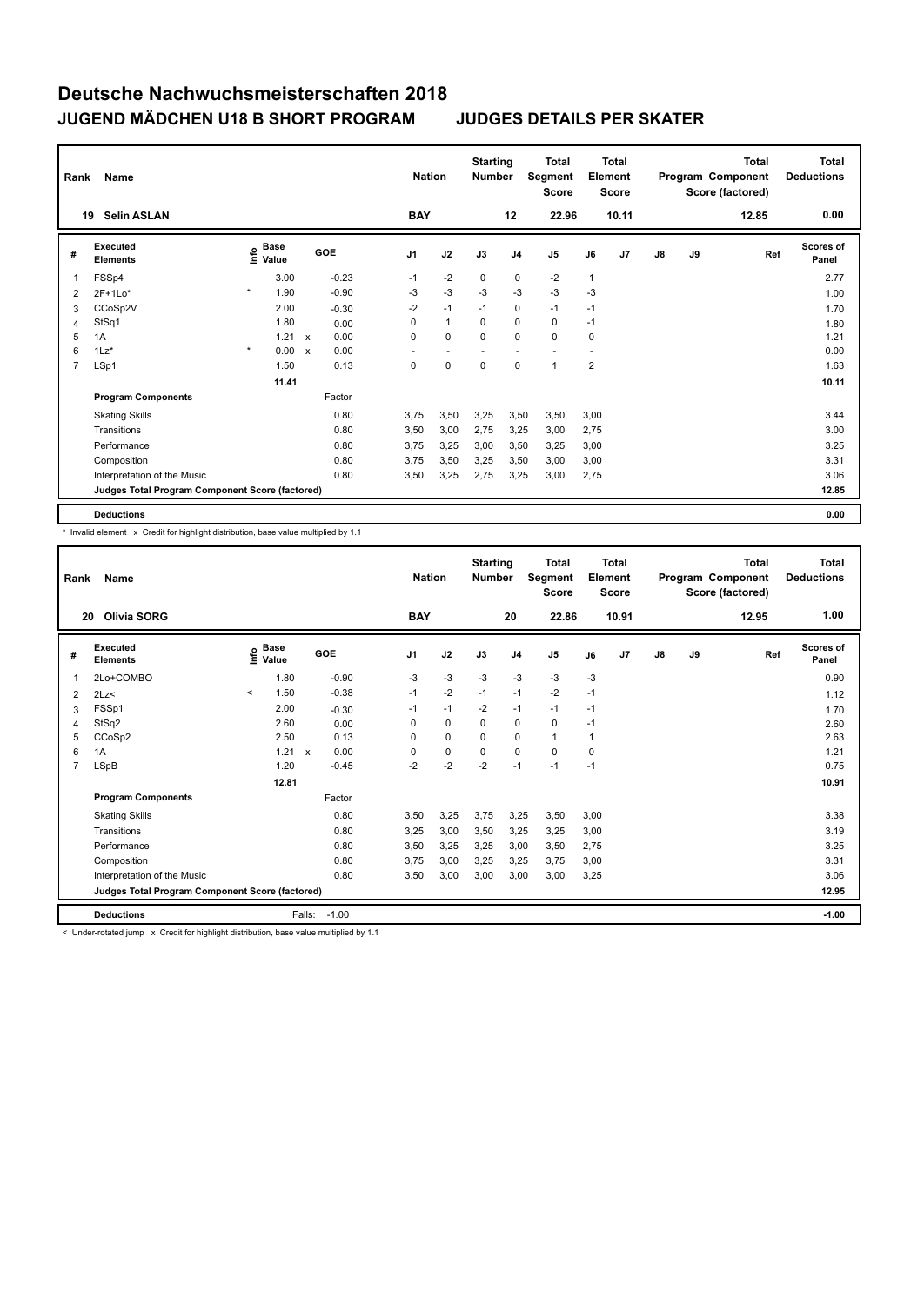| Rank           | Name                                            |      |                      |              |         |                | <b>Nation</b> | <b>Starting</b><br><b>Number</b> |                | <b>Total</b><br>Segment<br><b>Score</b> |      | <b>Total</b><br>Element<br><b>Score</b> |               |    | <b>Total</b><br>Program Component<br>Score (factored) | <b>Total</b><br><b>Deductions</b> |
|----------------|-------------------------------------------------|------|----------------------|--------------|---------|----------------|---------------|----------------------------------|----------------|-----------------------------------------|------|-----------------------------------------|---------------|----|-------------------------------------------------------|-----------------------------------|
| 21             | <b>Sidney HAASE</b>                             |      |                      |              |         |                | <b>HAM</b>    |                                  | $\overline{7}$ | 21.73                                   |      | 10.08                                   |               |    | 12.65                                                 | 1.00                              |
| #              | Executed<br><b>Elements</b>                     | Info | <b>Base</b><br>Value |              | GOE     | J <sub>1</sub> | J2            | J3                               | J <sub>4</sub> | J <sub>5</sub>                          | J6   | J7                                      | $\mathsf{J}8$ | J9 | Ref                                                   | <b>Scores of</b><br>Panel         |
| 1              | 2Lz                                             |      | 2.10                 |              | $-0.30$ | 0              | $-1$          | $-1$                             | $-2$           | $-1$                                    | $-1$ |                                         |               |    |                                                       | 1.80                              |
| 2              | $2F+2T<<$                                       | <<   | 2.30                 |              | $-0.60$ | $-2$           | $-2$          | $-2$                             | $-2$           | $-2$                                    | $-2$ |                                         |               |    |                                                       | 1.70                              |
| 3              | FSSp2V                                          |      | 1.60                 |              | $-0.45$ | 0              | $-1$          | $-2$                             | $-1$           | $-2$                                    | $-2$ |                                         |               |    |                                                       | 1.15                              |
| 4              | StSq1                                           |      | 1.80                 |              | $-0.75$ | -3             | $-3$          | $-3$                             | $-2$           | $-2$                                    | 0    |                                         |               |    |                                                       | 1.05                              |
| 5              | 1A                                              |      | 1.21                 | $\mathsf{x}$ | 0.00    | $\mathbf 0$    | $\mathbf 0$   | $\Omega$                         | $\mathbf 0$    | $\mathbf 0$                             | 0    |                                         |               |    |                                                       | 1.21                              |
| 6              | CSp1                                            |      | 1.40                 |              | $-0.08$ | $-1$           | 0             | 0                                | $\mathbf 0$    | $-1$                                    | 0    |                                         |               |    |                                                       | 1.32                              |
| $\overline{7}$ | CCoSp2V                                         |      | 2.00                 |              | $-0.15$ | 0              | $-1$          | $-1$                             | 0              | $-1$                                    | 0    |                                         |               |    |                                                       | 1.85                              |
|                |                                                 |      | 12.41                |              |         |                |               |                                  |                |                                         |      |                                         |               |    |                                                       | 10.08                             |
|                | <b>Program Components</b>                       |      |                      |              | Factor  |                |               |                                  |                |                                         |      |                                         |               |    |                                                       |                                   |
|                | <b>Skating Skills</b>                           |      |                      |              | 0.80    | 3,25           | 3,25          | 3,00                             | 3,50           | 3,50                                    | 3,00 |                                         |               |    |                                                       | 3.25                              |
|                | Transitions                                     |      |                      |              | 0.80    | 3,25           | 3,00          | 3,00                             | 3,25           | 3,00                                    | 3,00 |                                         |               |    |                                                       | 3.06                              |
|                | Performance                                     |      |                      |              | 0.80    | 3,50           | 3,25          | 2,75                             | 3,50           | 3,25                                    | 3,25 |                                         |               |    |                                                       | 3.31                              |
|                | Composition                                     |      |                      |              | 0.80    | 3,25           | 3,25          | 2,75                             | 3,25           | 3,00                                    | 3,00 |                                         |               |    |                                                       | 3.13                              |
|                | Interpretation of the Music                     |      |                      |              | 0.80    | 3,25           | 3,25          | 2,75                             | 3,50           | 3,00                                    | 2,75 |                                         |               |    |                                                       | 3.06                              |
|                | Judges Total Program Component Score (factored) |      |                      |              |         |                |               |                                  |                |                                         |      |                                         |               |    |                                                       | 12.65                             |
|                | <b>Deductions</b>                               |      |                      | Falls:       | $-1.00$ |                |               |                                  |                |                                         |      |                                         |               |    |                                                       | $-1.00$                           |

<< Downgraded jump x Credit for highlight distribution, base value multiplied by 1.1 ! Not clear edge

| Rank | Name                                            |         | <b>Nation</b>                    |              | <b>Starting</b><br><b>Number</b> |            | <b>Total</b><br>Segment<br><b>Score</b> |      | Total<br>Element<br><b>Score</b> |       |      | <b>Total</b><br>Program Component<br>Score (factored) | <b>Total</b><br><b>Deductions</b> |    |       |                           |
|------|-------------------------------------------------|---------|----------------------------------|--------------|----------------------------------|------------|-----------------------------------------|------|----------------------------------|-------|------|-------------------------------------------------------|-----------------------------------|----|-------|---------------------------|
| 22   | Lisa WÜRMSEER                                   |         |                                  |              |                                  | <b>BAY</b> |                                         |      | 1                                | 19.94 |      | 10.24                                                 |                                   |    | 10.70 | 1.00                      |
| #    | Executed<br><b>Elements</b>                     |         | <b>Base</b><br>e Base<br>⊆ Value |              | GOE                              | J1         | J2                                      | J3   | J <sub>4</sub>                   | J5    | J6   | J <sub>7</sub>                                        | J8                                | J9 | Ref   | <b>Scores of</b><br>Panel |
| 1    | 1A                                              |         | 1.10                             |              | 0.00                             | 0          | $-1$                                    | 0    | 0                                | 0     | 0    |                                                       |                                   |    |       | 1.10                      |
| 2    | 2Lz                                             |         | 1.50                             |              | $-0.90$                          | $-3$       | $-3$                                    | $-3$ | $-3$                             | $-3$  | $-3$ |                                                       |                                   |    |       | 0.60                      |
| 3    | CCoSp4                                          |         | 3.50                             |              | $-0.38$                          | $-2$       | $-2$                                    | $-1$ | $-1$                             | $-1$  | $-1$ |                                                       |                                   |    |       | 3.12                      |
| 4    | $2S+2T<$                                        | $\prec$ | 2.42                             | $\mathsf{x}$ | $-0.20$                          | $-1$       | $-1$                                    | $-1$ | $-1$                             | $-2$  | $-1$ |                                                       |                                   |    |       | 2.22                      |
| 5    | LSp1                                            |         | 1.50                             |              | $-0.60$                          | $-2$       | 0                                       | $-2$ | $-2$                             | $-2$  | $-2$ |                                                       |                                   |    |       | 0.90                      |
| 6    | StSq1                                           |         | 1.80                             |              | $-0.30$                          | $-2$       | $\mathbf 0$                             | $-2$ | $-1$                             | $-1$  | 0    |                                                       |                                   |    |       | 1.50                      |
| 7    | FSSp1V                                          |         | 1.40                             |              | $-0.60$                          | $-2$       | $-2$                                    | $-2$ | $-2$                             | $-2$  | $-3$ |                                                       |                                   |    |       | 0.80                      |
|      |                                                 |         | 13.22                            |              |                                  |            |                                         |      |                                  |       |      |                                                       |                                   |    |       | 10.24                     |
|      | <b>Program Components</b>                       |         |                                  |              | Factor                           |            |                                         |      |                                  |       |      |                                                       |                                   |    |       |                           |
|      | <b>Skating Skills</b>                           |         |                                  |              | 0.80                             | 2.75       | 2,75                                    | 2,00 | 3,00                             | 3,00  | 2.75 |                                                       |                                   |    |       | 2.81                      |
|      | Transitions                                     |         |                                  |              | 0.80                             | 2.75       | 2,50                                    | 2,00 | 2.75                             | 2,50  | 2.75 |                                                       |                                   |    |       | 2.63                      |
|      | Performance                                     |         |                                  |              | 0.80                             | 3,00       | 2,75                                    | 1,75 | 3,00                             | 2,50  | 2,50 |                                                       |                                   |    |       | 2.69                      |
|      | Composition                                     |         |                                  |              | 0.80                             | 3,00       | 2,75                                    | 2,00 | 3,00                             | 2,75  | 2,75 |                                                       |                                   |    |       | 2.81                      |
|      | Interpretation of the Music                     |         |                                  |              | 0.80                             | 2.75       | 2,50                                    | 1,50 | 3,00                             | 2,00  | 2,50 |                                                       |                                   |    |       | 2.44                      |
|      | Judges Total Program Component Score (factored) |         |                                  |              |                                  |            |                                         |      |                                  |       |      |                                                       |                                   |    |       | 10.70                     |
|      | <b>Deductions</b>                               |         |                                  | Falls:       | $-1.00$                          |            |                                         |      |                                  |       |      |                                                       |                                   |    |       | $-1.00$                   |

< Under-rotated jump x Credit for highlight distribution, base value multiplied by 1.1 ! Not clear edge